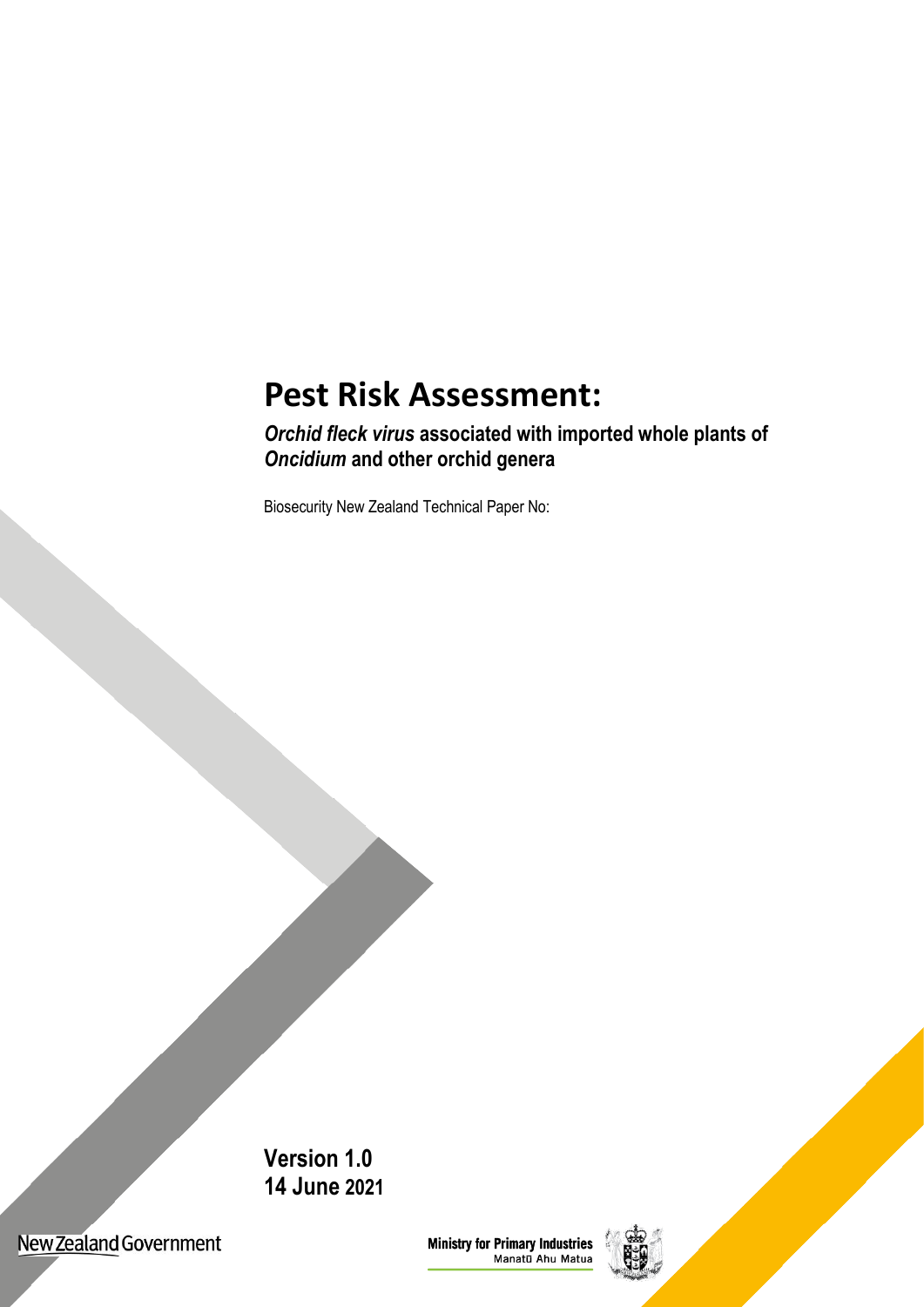ISBN No: (contact Publications team) ISSN No:



**Ministry for Primary Industries**<br>Manatū Ahu Matua

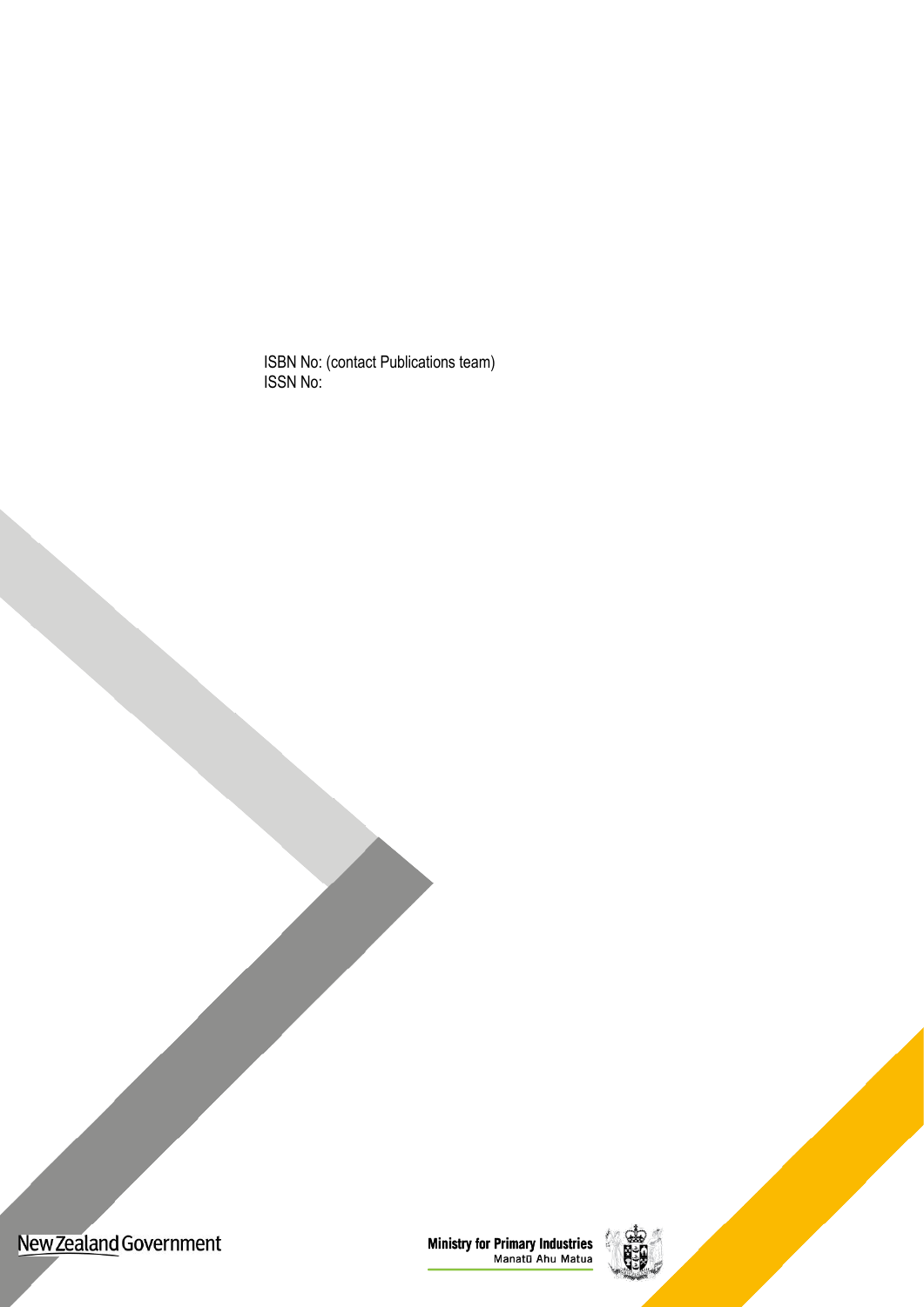# **Disclaimer**

While every effort has been made to ensure the information in this publication is accurate, the Ministry for Primary Industries does not accept any responsibility or liability for error of fact, omission, interpretation or opinion that may be present, nor for the consequences of any decisions based on this information.

Requests for further copies should be directed to:

Publications Logistics Officer Ministry for Primary Industries PO Box 2526 WELLINGTON 6140

Email: [brand@mpi.govt.nz](mailto:brand@mpi.govt.nz) Telephone: 0800 00 83 33 Facsimile: 04-894 0300

This publication is also available on the Ministry for Primary Industries website at <http://www.mpi.govt.nz/news-and-resources/publications/>

**© Crown Copyright - Ministry for Primary Industries**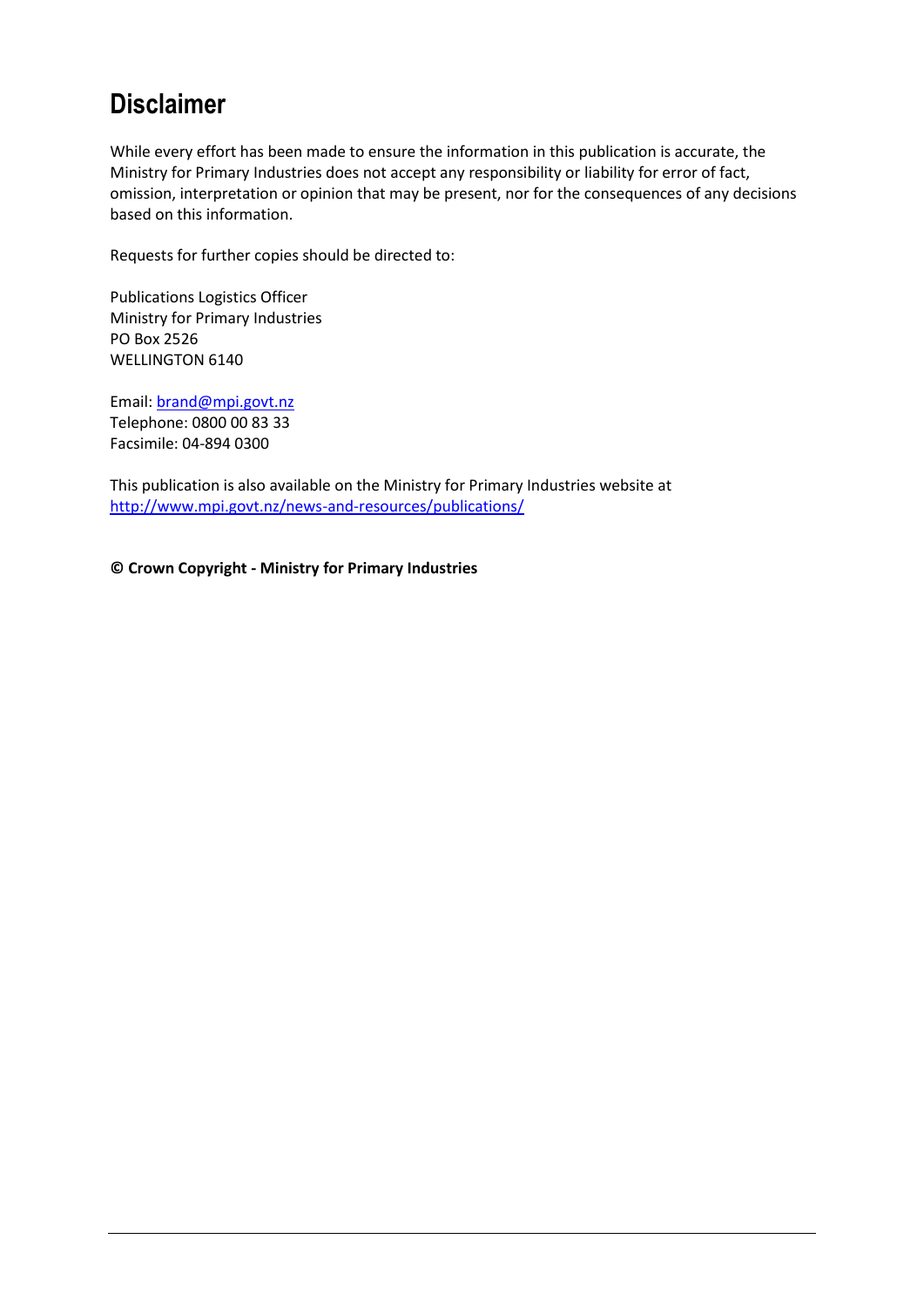Pest Risk Assessment: *Orchid fleck dichorhavirus* associated with imported whole plants of *Oncidium* and other orchid genera

Version 1.0

14 June 2021

*EPerotti*

Approved for general release

Dr Enrico Perotti Associate Director, Animal and Plant Health Directorate, Biosecurity New Zealand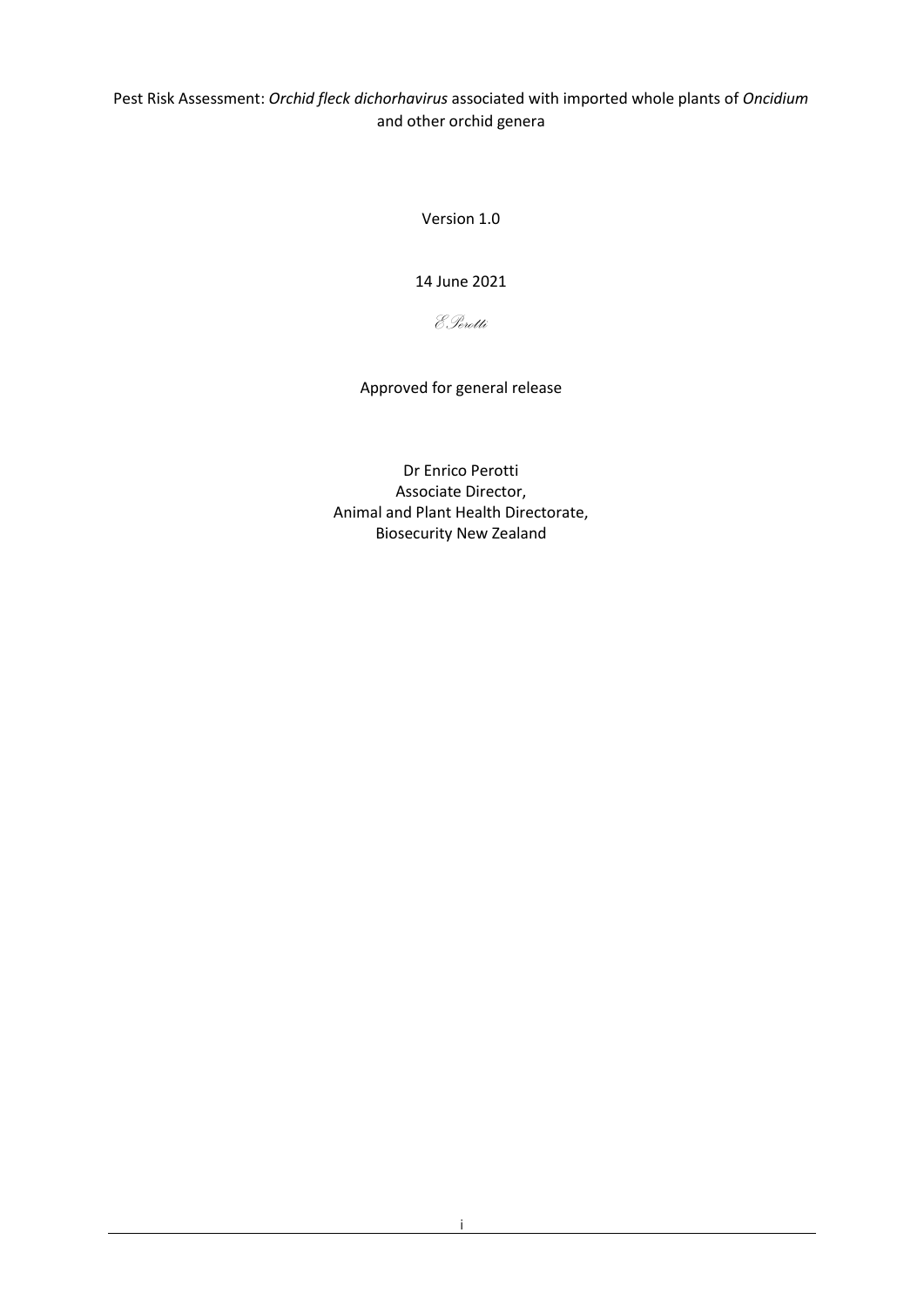#### **Version information**

| <b>Version number</b> | <b>Comments</b>                                   | Date of release |
|-----------------------|---------------------------------------------------|-----------------|
| 1.0                   | Peer-reviewed and current at  <br>date of release | 14/06/2021      |
|                       | Sign-off for internal use:<br>Shola Olaniyan      | 17/05/2021      |

New Zealand is a member of the World Trade Organisation and a signatory to the Agreement on the Application of Sanitary and Phytosanitary Measures ("The Agreement"). Under the Agreement, countries must base their measures on an International Standard or an assessment of the biological risks to plant, animal or human health.

This document provides a scientific analysis of the risks associated with *Orchid fleck dichorhavirus* on whole plants of *Oncidium* and other genera of orchids. It assesses the likelihood of entry, exposure, establishment and spread of *Orchid fleck dichorhavirus* via the nursery stock pathway and assesses the potential impacts should the virus enter and establish in New Zealand. The document has been internally peer reviewed and approved for external release. Any significant new science information received that may alter the level of assessed risk will be included in a review, and an updated version released.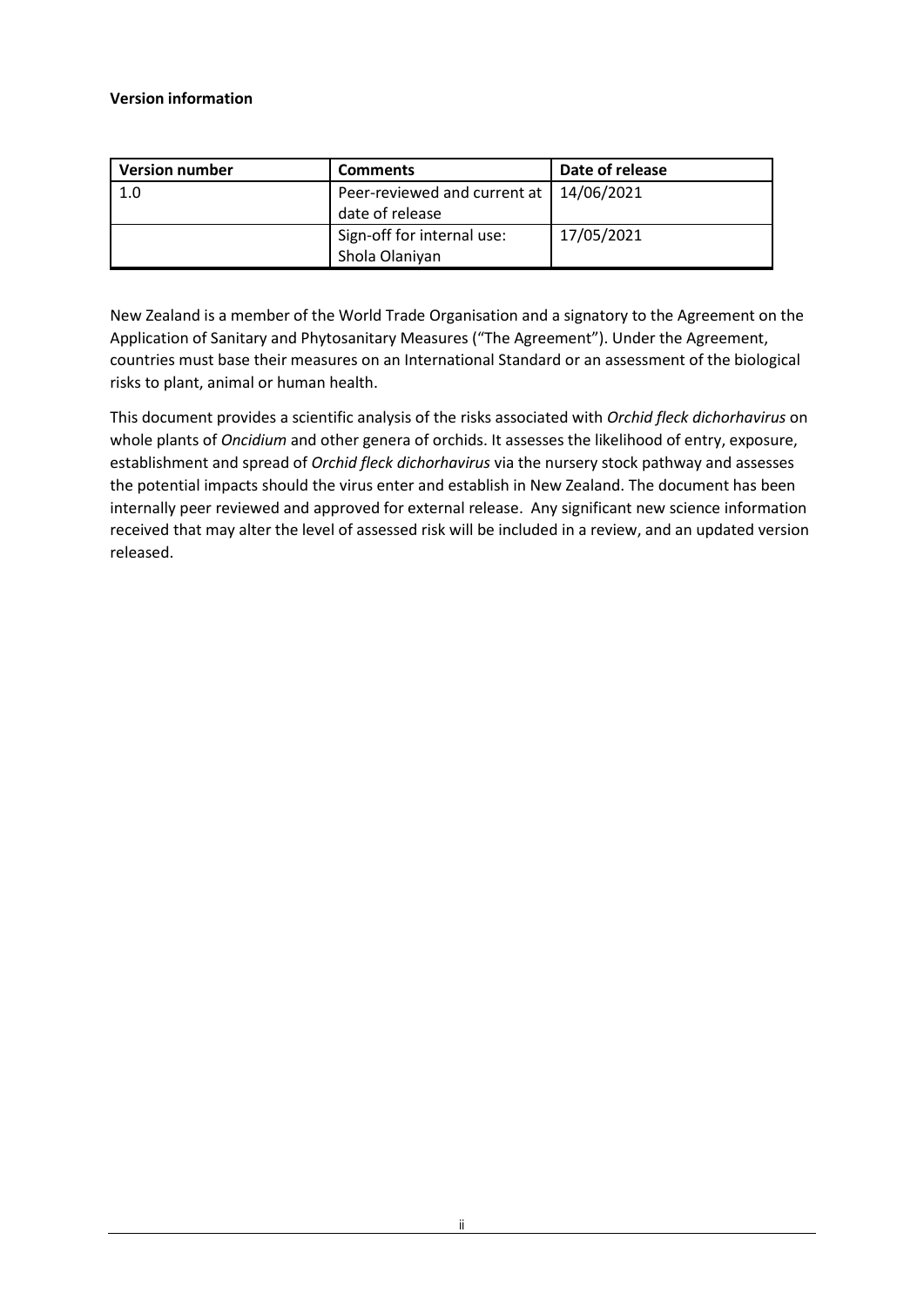#### **Contributors to this risk assessment**

The following people provided significant input into the development of this risk assessment:

|  |  | 1. Primary contributors |
|--|--|-------------------------|
|--|--|-------------------------|

| Deb Anthony             | Senior Adviser<br>Plant Risk Analysis,<br>MPI Wellington, New Zealand                               |
|-------------------------|-----------------------------------------------------------------------------------------------------|
| 2. Internal peer review |                                                                                                     |
| Oluwashola Olaniyan     | <b>Acting Manager</b><br><b>Plant Risk Analysis</b><br>MPI Wellington, New Zealand                  |
| <b>Helen Harman</b>     | Senior Adviser<br>Plant Risk Analysis<br>MPI Wellington, New Zealand                                |
| Stephan Halloy          | Senior Adviser<br>Plant Risk Analysis<br>MPI Wellington, New Zealand                                |
| Karen Wilson            | Senior Adviser<br>Plant Risk Analysis<br>MPI Wellington, New Zealand                                |
| Abigail Durrant         | Senior Adviser<br>Plant Risk Analysis<br>MPI Wellington, New Zealand                                |
| Joe Tang                | Scientist, Virology<br>Plant Health and Environment Laboratory (PHEL)<br>MPI, Auckland, New Zealand |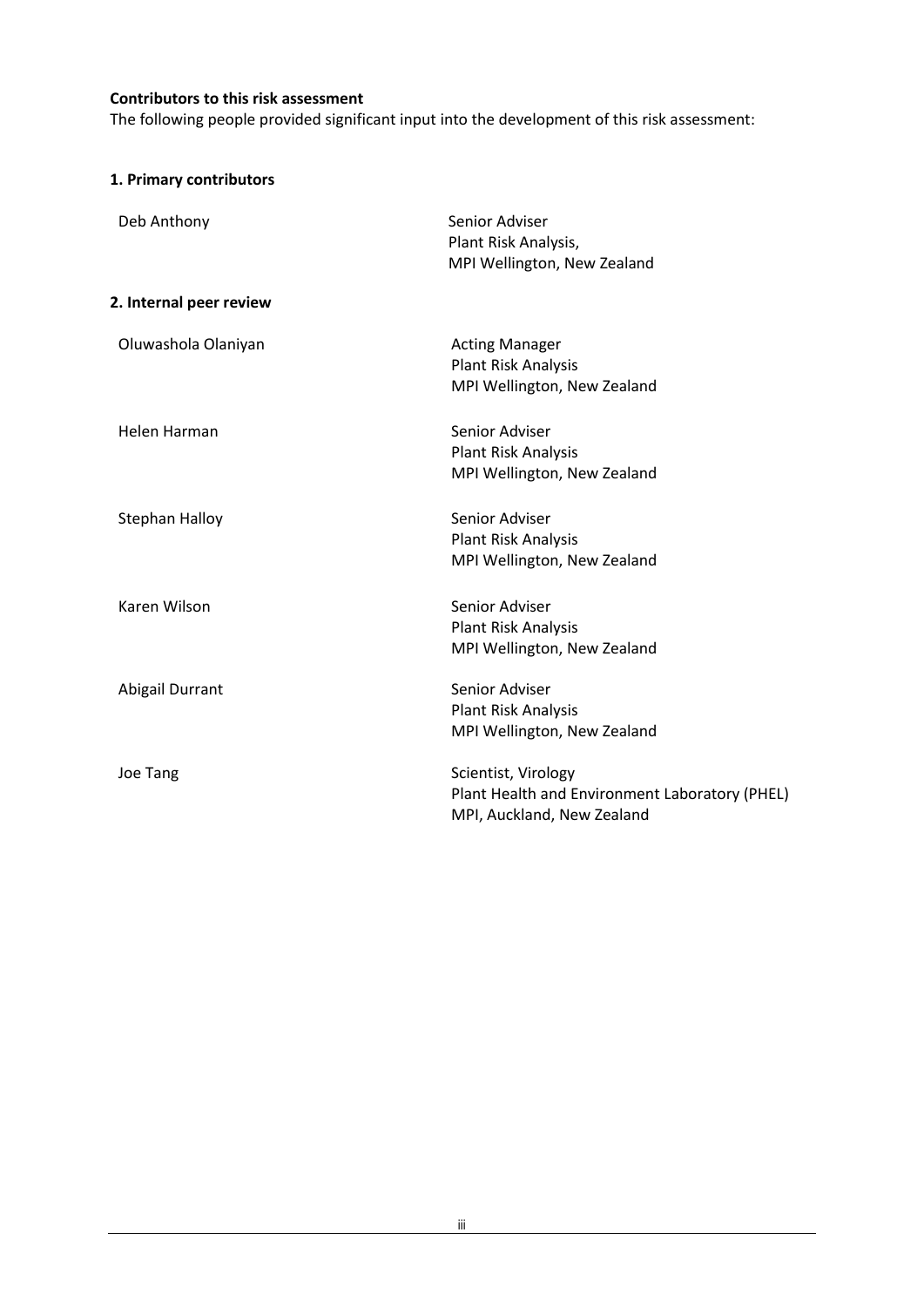# Table of Contents

| 1            |         | <b>Introduction</b>                                                | 1              |
|--------------|---------|--------------------------------------------------------------------|----------------|
| 1.1          | Purpose |                                                                    | 1              |
| 1.2          |         | Background                                                         | 1              |
| 1.3          | Scope   |                                                                    | $\overline{2}$ |
| 1.4          |         | Risk management questions and existing measures                    | $\overline{2}$ |
| 1.5          |         | Summary of conclusions                                             | $\overline{2}$ |
| $\mathbf{2}$ |         | Orchid fleck dichorhavirus (OFV)                                   | 4              |
| 2.1          |         | General notes biology and taxonomy                                 | 4              |
| 2.2          |         | Hazard identification: Regulatory status and commodity association | 5              |
| 2.3          |         | Risk assessment                                                    | 7              |
|              | 2.3.1   | Likelihood of entry                                                | 7              |
|              | 2.3.2   | Transfer (exposure)                                                | 7              |
|              | 2.3.3   | Likelihood of establishment and spread                             | 8              |
|              | 2.3.4   | The impacts in New Zealand                                         | 10             |
| 2.4          |         | Conclusions regarding risk management question                     | 12             |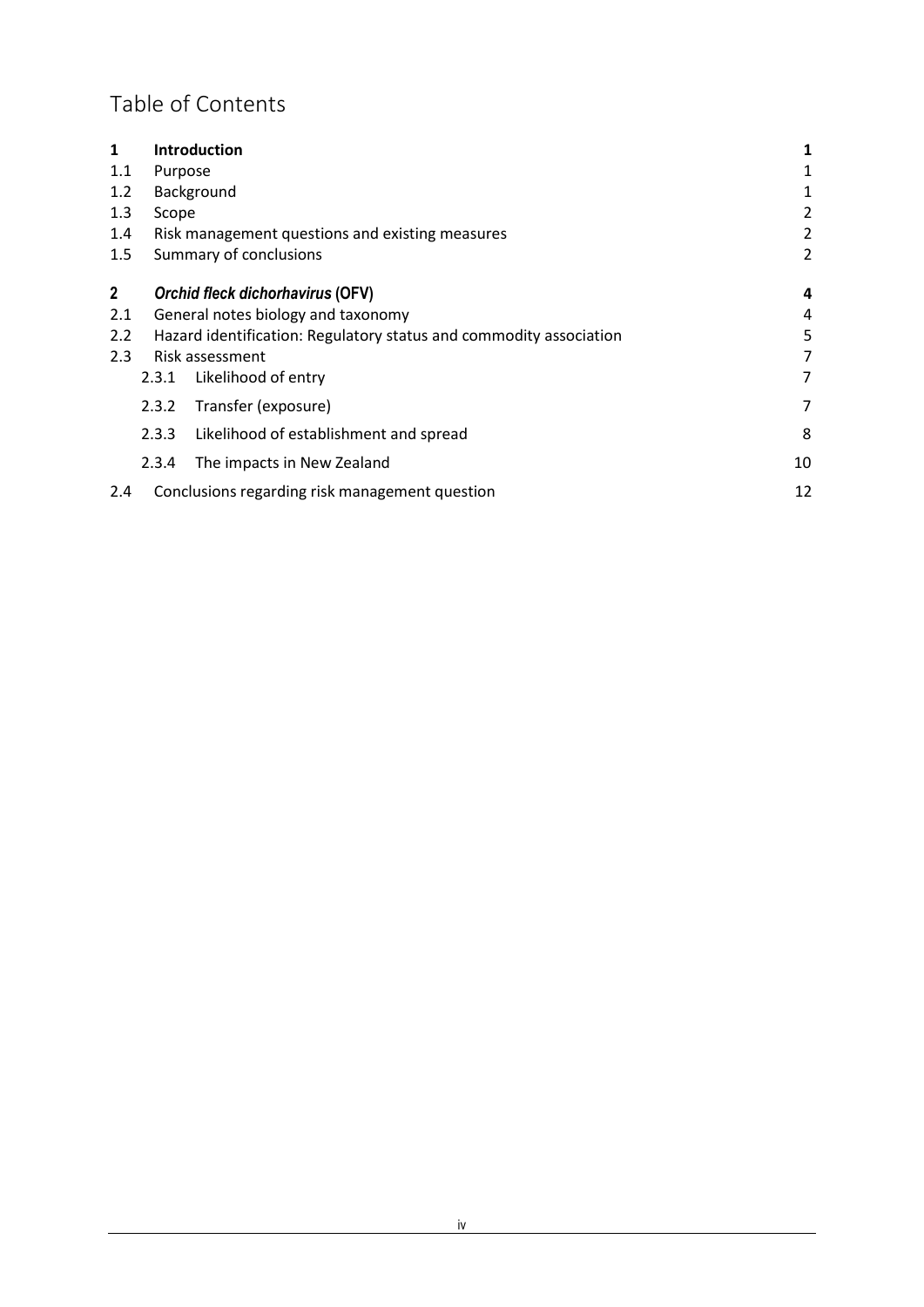# <span id="page-7-0"></span>**1 Introduction**

# <span id="page-7-1"></span>**1.1 Purpose**

This Pest Risk Assessment (PRA) is to enable the Plant Germplasm (ornamental) Imports team, of the Ministry for Primary Industries (MPI), to decide on whether *Orchid fleck dichorhavirus* (OFV) should be regulated as a quarantine pest for New Zealand, and if import health standard (IHS) 155.02.06 (Importation of Nursery Stock) should be amended to include additional measures against OFV in the *Calanthe* and other schedules (*Anubias*, *Epipremnum*, *Phalaenopsis*) under which orchid genera can be imported.

# <span id="page-7-2"></span>**1.2 Background**

Plant Germplasm (ornamental) Imports received a request for the addition of all *Oncidium* spp. and their hybrids to the plants biosecurity index (PBI) and made eligible for importation into New Zealand under the nursery stock import health standard 155.02.06: Importation of Nursery Stock. This request followed non-statutory advice given by the Environmental Protection Agency (EPA) under the application code BER00001, which determined that 'Oncidium species and cultivars' were present in New Zealand, and not new organisms. There are currently 131 *Oncidium* spp. listed in the PBI, as eligible for import under the *Calanthe* schedule in the Import Health Standard 155.02.06: Importation of Nursery Stock. Plant Risk Analysis was asked to determine if there were any pests or pathogens on *Oncidium*, which would require measures additional to those currently specified in the *Calanthe* schedule.

Broad searches of the literature and MPI's emerging risks system (ERS) were carried out to identify new or currently unmanaged pests and diseases on *Oncidium* whole plants, which are not known to be in New Zealand. The virus, *Orchid fleck dichorhavirus* (OFV) was found to be associated with *Oncidium* and determined to be potentially unmanaged by the *Calanthe* schedule. Therefore, a risk assessment for OFV on *Oncidium* was initiated.

However, during the course of the work, it became apparent that OFV can also infect at least 30 other genera of orchids, including some very popular and commonly imported genera such as *Cymbidium* and *Phalaenopsis*. As such, the scope of the assessment was broadened to include other orchid genera*.* The Plant Germplasm Import team agreed that this approach had added value, as it would inform IHS review to have a single schedule for importation of Orchidaceae, which is being considered. Currently, orchid genera (apart from *Oncidium*) can be imported under either basic requirements, or under *Anubias*, *Epipremnum* and *Phalaenopsis* schedules of the nursery stock IHS. Commodities imported under these schedules, for example *Phalaenopsis*, are often high volume pathways, with single consignments of up to 7000 plants (QuanCargo 2021). Thus, this pest risk assessment is undertaken to determine if OFV constitutes a risk to New Zealand on plants for planting of *Oncidium* and other orchid genera that are eligible for import under existing import requirements.

Under current provisions in the IHS, nursery stock (whole plants, cuttings and tissue culture) of *Oncidium* species and other orchid genera are approved for importation into New Zealand from any country. A phytosanitary certificate is required and, in most cases an import permit is also required. In addition, all cuttings and whole plants of *Oncidium* and other orchid genera must be treated for fungi, insects and mites prior to export and imported into post-entry quarantine level 2 (PEQ L2). Whole plants of *Oncidium* and other genera listed under the *Calanthe* schedule are required to spend a minimum growing and inspection period of 1 year in PEQ L2 and meet the requirements of the "additional declarations" listed in the schedule" in the IHS 155.02.06 (Importation of Nursery Stock). The minimum PEQ growing and inspection period is 3 months for orchid genera imported under the *Anubias*, *Epipremnum* and *Phalaenopsis* schedules. PEQ is not required for tissue culture, which are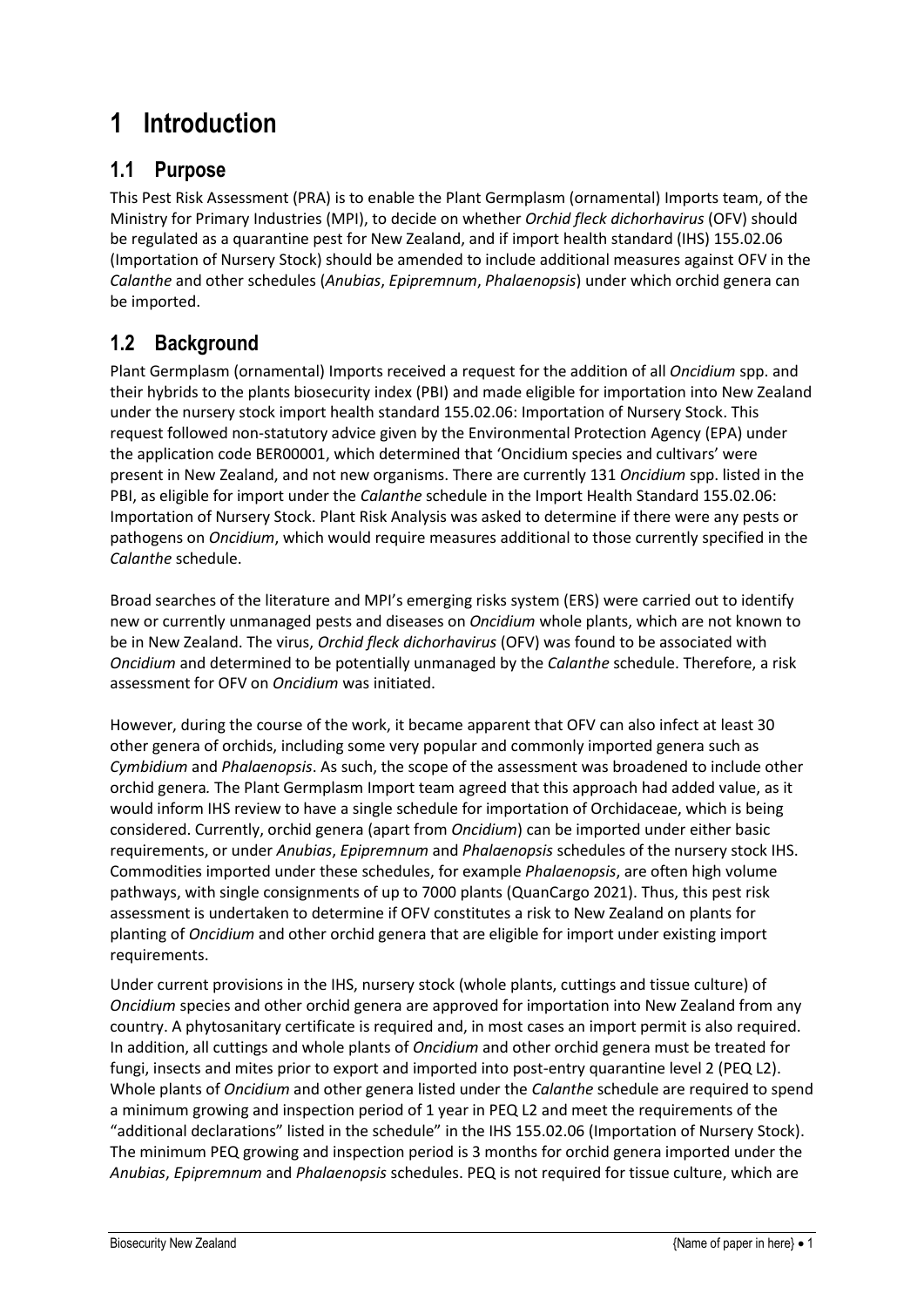considered a lower risk for introduction of pests and diseases, given their production methods. They must, however, meet entry conditions for tissue culture in section 2.2.2 of the IHS.

# <span id="page-8-0"></span>**1.3 Scope**

The scope of this risk assessment is limited to *Orchid fleck dichorhavirus* (OFV) on the pathway – whole plants of *Oncidium* spp. and other orchid genera listed on the Plant Biosecurity Index (PBI), as eligible for import into New Zealand. Whole plants were chosen for assessment, given they present a higher level of risk for the introduction of OFV than cuttings and tissue culture. Cuttings are easier to inspect and tissue culture are (usually) considered a lower risk commodity due to their production methods. Seeds for sowing and cut flowers and foliage are out of scope.

This risk assessment includes the following:

- Brief notes on the biology and taxonomy of the pest.
- Hazard identification: name and taxonomy of the organism, New Zealand status, commodity association, potential for establishment in New Zealand and potential for impacts in New Zealand.
- Risk assessment: currently known geographic distribution, assessment of entry, transfer/exposure, establishment and spread, and assessment of impacts (economic, environmental, and social/cultural).

## <span id="page-8-1"></span>**1.4 Risk management questions and existing measures**

The risk management questions for this PRA are:

- Does *Orchid fleck dichorhavirus* (OFV) meet the requirements to be a regulated pest on plants for planting of *Oncidium* and other orchid genera?
- Does OFV meet the criteria for additional measures on plants for planting of *Oncidium* and other orchid genera?

OFV would meet the criteria for being a regulated quarantine pest if it is not present in New Zealand and has the potential to enter, establish and cause unacceptable impacts in New Zealand<sup>1</sup>.

OFV would meet the criteria for additional measures on *Oncidium* and other orchid genera, if existing import requirements are deemed inadequate to prevent entry and establishment of OFV, leading to unacceptable impacts in New Zealand.

This risk assessment considers the likelihood of entry, exposure to a suitable host, establishment and spread, and the potential impacts in New Zealand, of OFV associated with whole plants of *Oncidium* and other orchid genera – given current measures (import requirements) in the nursery stock IHS.

## <span id="page-8-2"></span>**1.5 Summary of conclusions**

*Orchid fleck dichorhavirus* meets the criteria to be a regulated quarantine pest for New Zealand:

• OFV is not known to be present in New Zealand, is associated with *Oncidium* and other orchid genera, and has the potential to enter, establish and cause unacceptable impacts in New Zealand.

OFV may be considered for additional measures on plants for planting of *Oncidium* and other orchid genera, mainly due to potential impacts and the high level of uncertainty around spread and impacts:

<sup>&</sup>lt;sup>1</sup> Refer to **ISPM 5** for the definition of a quarantine pest under the IPPC, and the **Biosecurity Act 1993**, for factors to consider when defining "harm".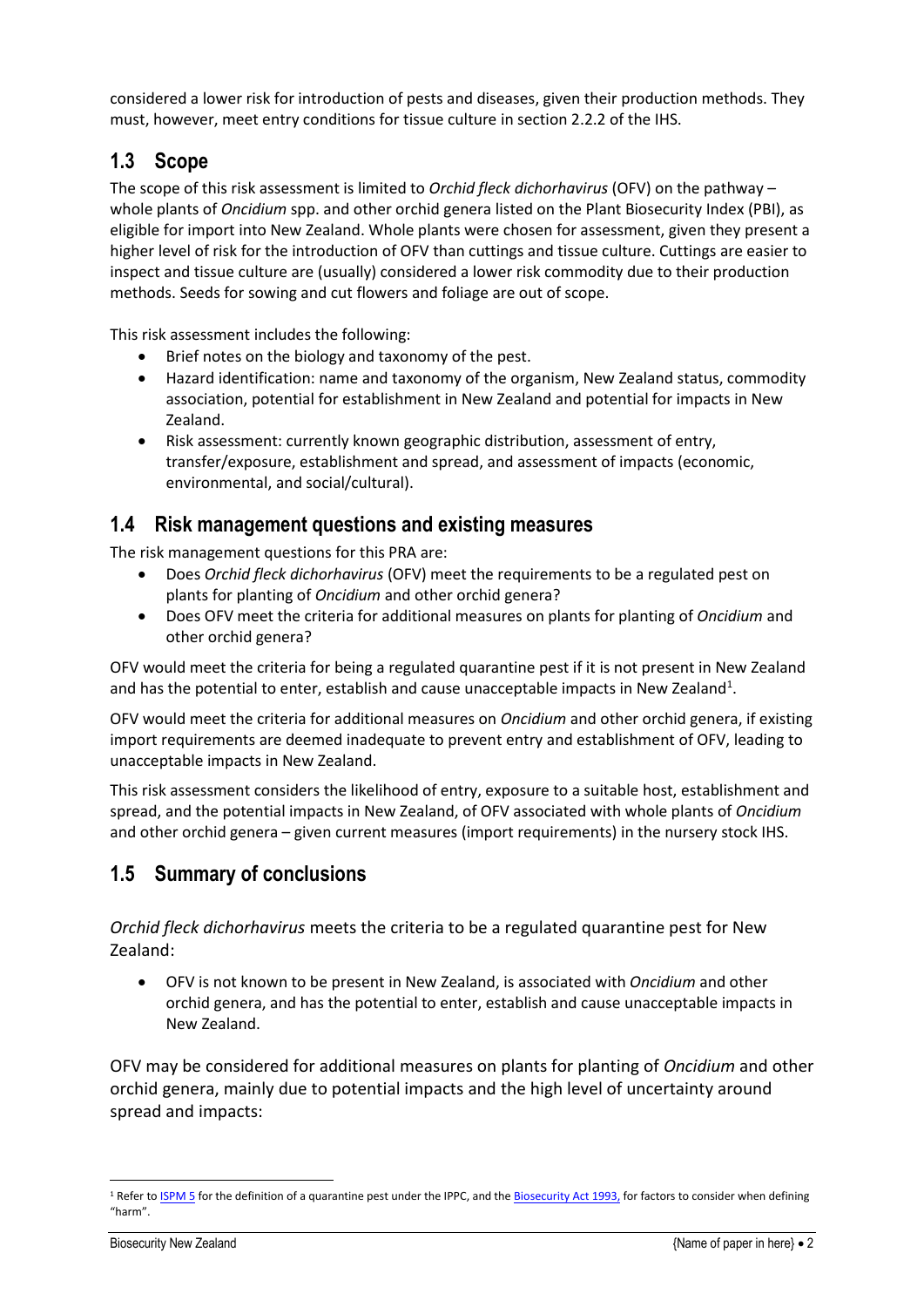- The likelihood of OFV entering New Zealand associated with plants for planting of *Oncidium* and other orchid genera is low, with low uncertainty.
- The likelihood of exposure/transfer of OFV to host plants in New Zealand is low, but if exposure were to occur, the likelihood of OFV establishing in New Zealand is considered to be moderate-high, with low uncertainty, and the likelihood of spread is low, with high uncertainty.
- The level of economic impact caused by OFV is likely to be low for New Zealand overall, but could be high for the orchid industry and, potentially, the citrus industry, with high uncertainty. Eradication may be possible, especially if the virus establishes within a protected (glasshouse) environment.
- The likelihood of OFV causing social impacts is moderate, with low uncertainty.
- The likelihood of OFV causing environmental impacts is low-moderate, with high uncertainty.
- The likelihood of OFV causing human health impacts is negligible, with low uncertainty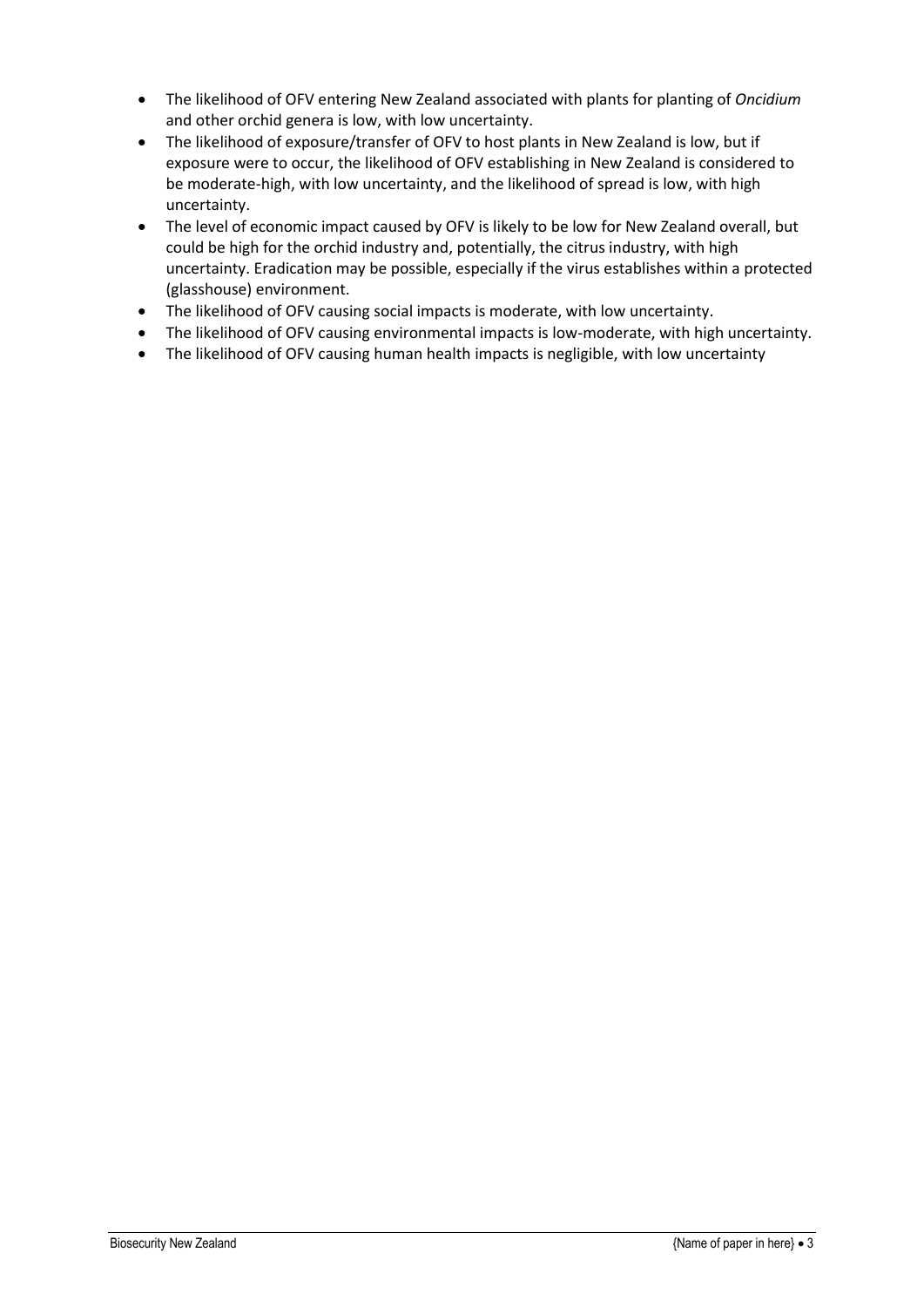# <span id="page-10-0"></span>**2** *Orchid fleck dichorhavirus* **(OFV)**

**Scientific name:** *Orchid fleck dichorhavirus*

**Order/Family/Genus:** *Mononegavirales/Rhabdoviridae/Dichorhavirus* **Other names:** orchid fleck virus, OFV, orchid fleck disease.

# <span id="page-10-1"></span>**2.1 General notes biology and taxonomy**

*Orchid fleck dichorhavirus* (OFV) is the type species of the genus *Dichorhavirus*, and it is recognised as an important viral pathogen that naturally infects commercial orchids, causing localised chlorotic and necrotic lesions. In severe cases, these lesions can result in the decline and death of infected plants (Peng et al. 2013; Kondo et al. 2017).

OFV has the ability to infect taxonomically distant plant hosts; about 75 plant species belonging to 48 genera of 12 families can be infected by OFV and of these, about 50 plant species in 31 genera, all of which are from the Orchidaceae, can be naturally infected (Peng et al. 2013). OFV is persistently transmitted by the false spider mite, *Brevipalpus californicus* (Maeda et al. 1998). The mite is very small (0.2–0.3mm long), globally widespread and has a wide host range; reported to have been collected from 316 wild and cultivated hosts in 67 genera from 33 families (Childers et al. 2003, cited in Vacante 2016). According to Ali (2013) global trade has likely expanded the distribution and host range of *B. californicus*, and this could, potentially, further increase the host range of OFV. Power (2000) notes that expansion in host range by this means has been observed many times before in viruses that are transmitted by insect vectors. Mechanical transmission of OFV has been demonstrated experimentally, via inoculation of sap from infected leaves, to seedlings of *Dendrobium*, tobacco, *Nicotiana glutinosa*, *Chenopodium amaranticolor*, *C. quinoa*, *Petunia hybrida*, *Nicotiana glutinosa*, and four varieties of *N. tabacum*, but only in summer when the temperature in the experimental greenhouse was higher than 30°C (Chang et al. 1976). There are no reports of mechanical transmission OFV via tools during pruning and other cultivation practices.

There are two types (nuclear and cytoplasmic) of Brevipalpus transmitted viruses (BTVs), and OFV is of the nuclear (N) type (Kubo et al 2009). The virus was described originally from chlorotic lesions on *Cymbidium* leaves in Japan, has short, rod-like non-enveloped particles of 32–40 nm diameter and 100–150 nm length, and is found in the nucleus of the plant cell (Chang et al. 1976; Doi et al. 1977; Kondo et al. 2003). Phylogenetic analysis has shown that OFV isolates separate into two subgroups, based on nucleotide sequences of N gene fragments (RNA 1). Subgroup 1 includes most isolates collected from Australia, Germany, South Africa, and the Americas. Subgroup 2 includes only five isolates from Germany, Costa Rica and East Asian countries (Kondo et al. 2017).

According to Kondo et al. (2017), there are two known strains of OFV: the orchid strain of OFV (subgroups 1 and 2), and the citrus strain of OFV. However, more recently, Cook et al. (2019) found the orchid strain of OFV infecting orange (*Citrus sinensis*) in South Africa and causing citrus leprosis symptoms on infected orange trees and fruit; there is more detail on this in [Appendix 2.](#page-23-0) A distinct cytoplasmic (C) type virus causing orchid fleck symptoms was detected by transmission electron microscopy (TEM) in lesion fragments from plants of the orchid genera, *Jumellea* and *Coelogyne* (Kubo et al. 2009). This virus had bacilliform particles 70–80 nm in diameter and 110–120 nm in length, induced electron-dense viroplasm inclusions in infected cells, and resembled the cytoplasmic type of *Brevipalpus* transmitted virus (BTV), such as *Citrus leprosis virus C* (Kubo et al. 2009). Experiments have demonstrated that this cytoplasmic type (C) virus that clearly also infects orchids, is distinct from OFV, which is a nuclear (N) type virus (Kubo et al. 2009).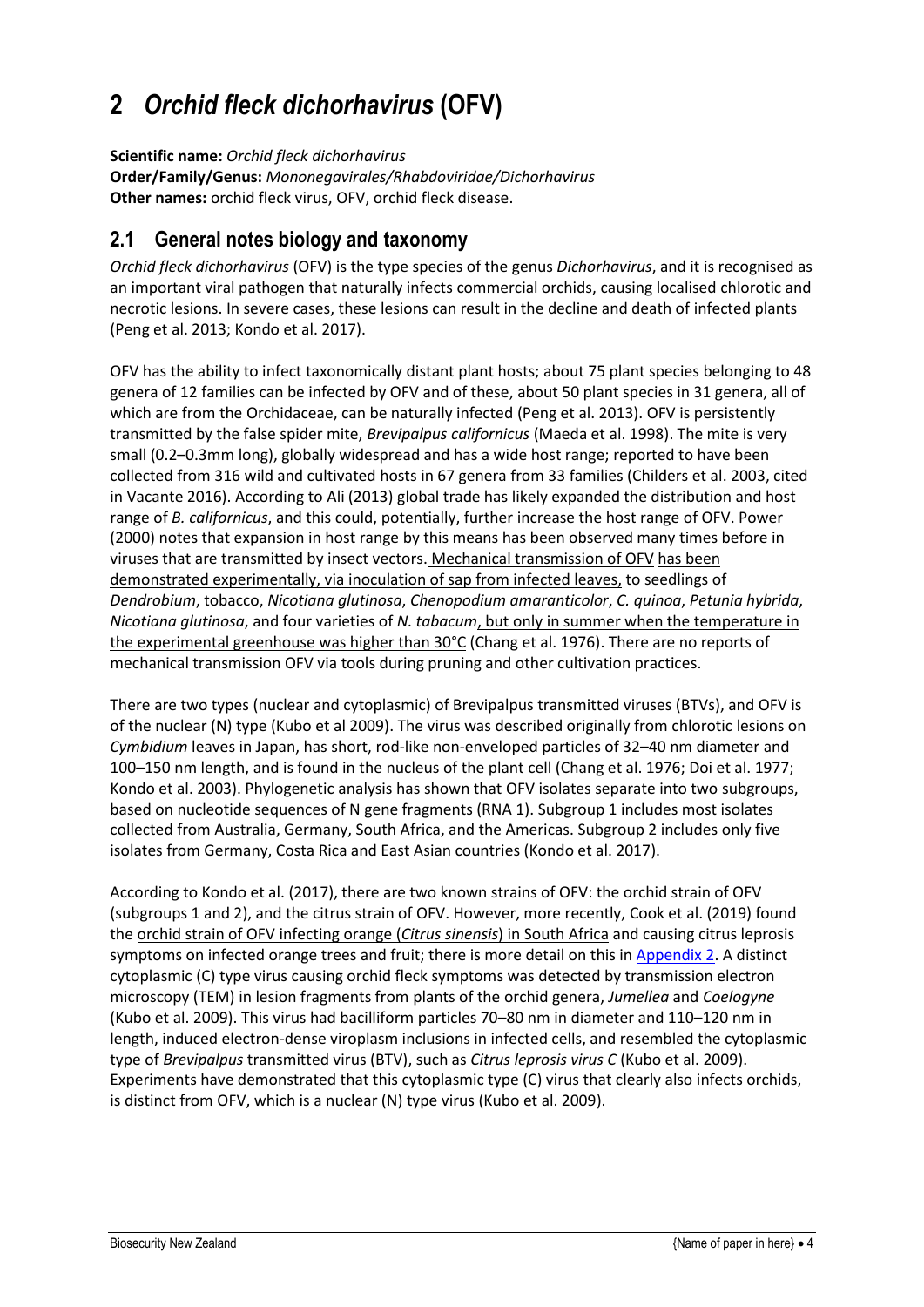## <span id="page-11-0"></span>**2.2 Hazard identification: Regulatory status and commodity association**

## **Regulatory status**

*Orchid fleck dichorhavirus* meets the criteria to be a quarantine pest for New Zealand, given that:

*Orchid fleck dichorhavirus* is not known to be present in New Zealand:

- OFV is not recorded in: Plant Pest Information Network (PPIN 2021), New Zealand Organisms Register (NZOR 2021), or Veerakone et al. (2015).
- Its regulatory status is listed as 'not assessed' in the Official New Zealand Pest Register (ONZPR 2021) and as 'undetermined' in the Biosecurity Risk Analysis Database (BRAD 2021).

*Orchid fleck dichorhavirus* has the potential to establish and spread in New Zealand:

- OFV is reported from many areas with a very similar climate to the whole of New Zealand, indicated by a Composite Match Index (CMI, a measure of similarity of climates) of ≥0.7 (Phillips et al. 2018). These areas include parts of Australia, Brazil, Japan and USA (Peng et al. 2013).
- The availability of host plants is not likely to be a barrier to establishment, as the host range of OFV includes *Oncidium* and 30 other orchid genera (Peng et al. 2013), many of which are commercially grown in glasshouses in New Zealand for use as houseplants and cut flowers. New Zealand also has 84 species of endemic orchids growing outdoors (NZ flora 2021) that could serve as hosts for OFV. Additionally, orange (*Citrus sinensis*), which is a commercial crop in New Zealand, has been reported to be infected by the orchid strain of OFV in South Africa (Cook et al. 2019).
- OFV is transmitted by the globally widespread false spider mite *Brevipalpus californicus* (Kondo et al. 2003; Peng et al. 2013) which is present in New Zealand (NZOR 2021), and vector transmission, as well as experimental mechanical inoculation of OFV has been shown in 25 species in 11 non-orchid families (Peng et al. 2013).

*Orchid fleck dichorhavirus* has the potential to cause economic, socio-cultural and environmental impacts to New Zealand:

- OFV has the potential to harm commercial orchids and citrus (oranges) of economic importance to New Zealand, as it causes chlorotic and necrotic leaf lesions which, in severe cases, can result in the decline and death of infected plants (Peng et al. 2013; Kondo et al. 2017).
- OFV has the potential to have social-cultural impacts orchids are valued as cut flowers, indoor plants in homes and some businesses, and there are strong hobbyist grower groups (e.g. NZ Orchid Society) in New Zealand.
- The reported hosts of OFV are primarily orchid genera, and its vector, *B. californicus*, is present in New Zealand. It is, therefore, possible that the host range of the virus could expand to include some native orchids as well as species in other plant families in New Zealand, which fall within the host range of the vector.

## **Commodity association**

*Orchid fleck dichorhavirus* is associated with whole plants of *Oncidium* and other orchid genera.

*Oncidium* and several other orchid genera are reported hosts of *Orchid fleck dichorhavirus*:

- OFV has been reported from *Oncidium* in Australia, Brazil, Colombia, Costa Rica, Germany, Japan and Korea (Kitajima et al. 2010).
- OFV is reported from 30 other genera of orchid including the very common and popular genera such as *Cattleya*, *Cymbidium*, *Dendrobium* and *Phalaenopsis* and their hybrids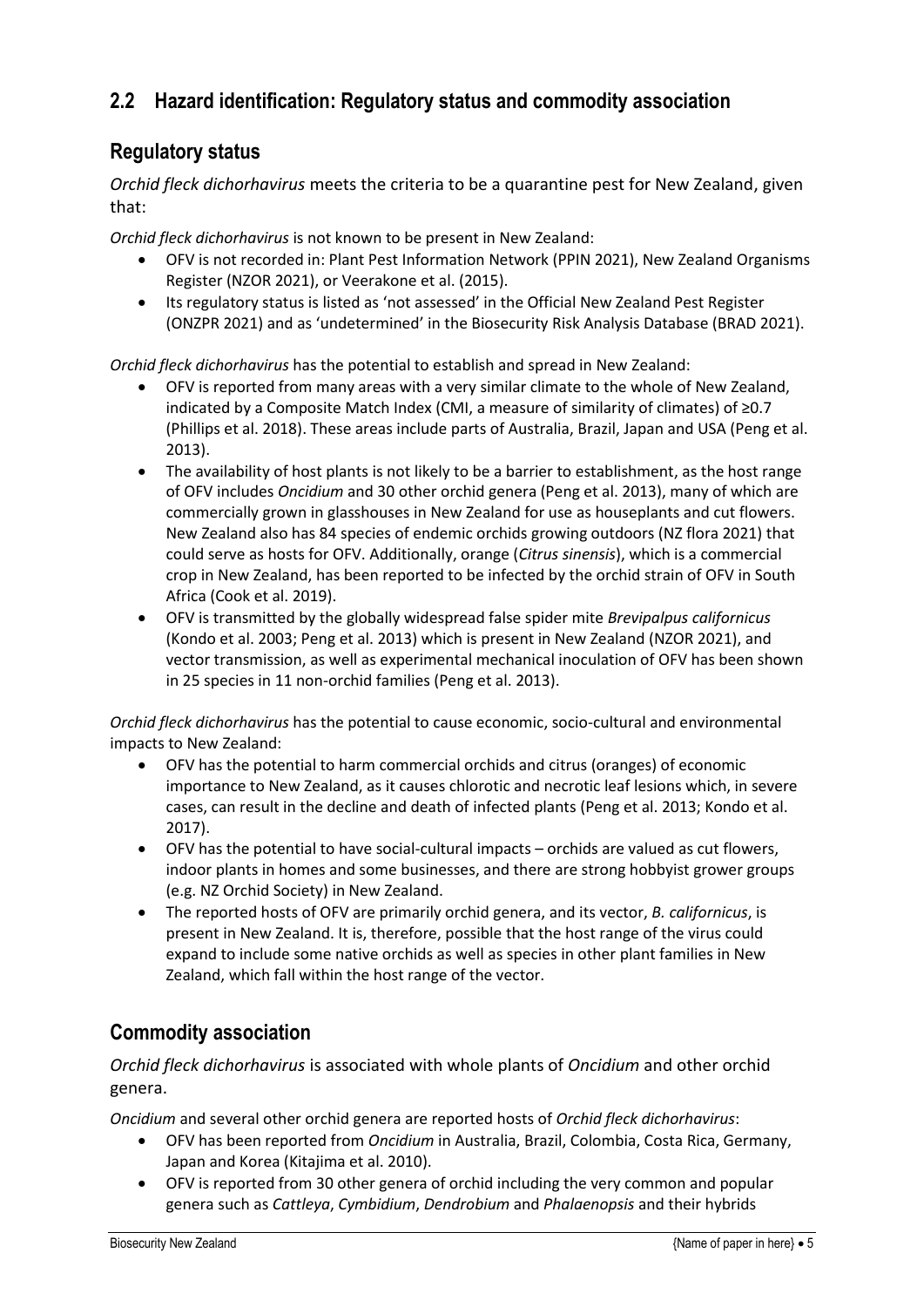(Bratsch et al. 2021; Peng et al. 2013; Kitajima et al. 2010). Se[e Appendix 1](#page-21-0) on page 14 for the currently known [as at March 2021] full host list).

*Orchid fleck dichorhavirus* can be present in the leaves of infected orchid plants:

- OFV is characterised by the presence of localised chlorotic and necrotic lesions (Figure 1) on the leaves of infected plants (Doi et al. 1977, cited in Kondo et al. 2003).
- OFV has been detected in plants showing these lesions, by electron microscopy (Kondo et al. 2013; Peng et al. 2013) and, using reverse transcription polymerase chain reaction (RT-PCR) (Blanchfield 2001; Ali et al. 2014; 2014; Bratsch et al. 2021).





*Aceneta* sp. *Brassia* sp. *Dendrochilum* sp.





*Lycaste* sp. *Oncidium* sp. *Cymbidium* sp.



**Figure 1.** Symptoms on various orchid species that tested positive for *Orchid fleck dichorhavirus* in South Africa. Photos are from Cook et al. (2019).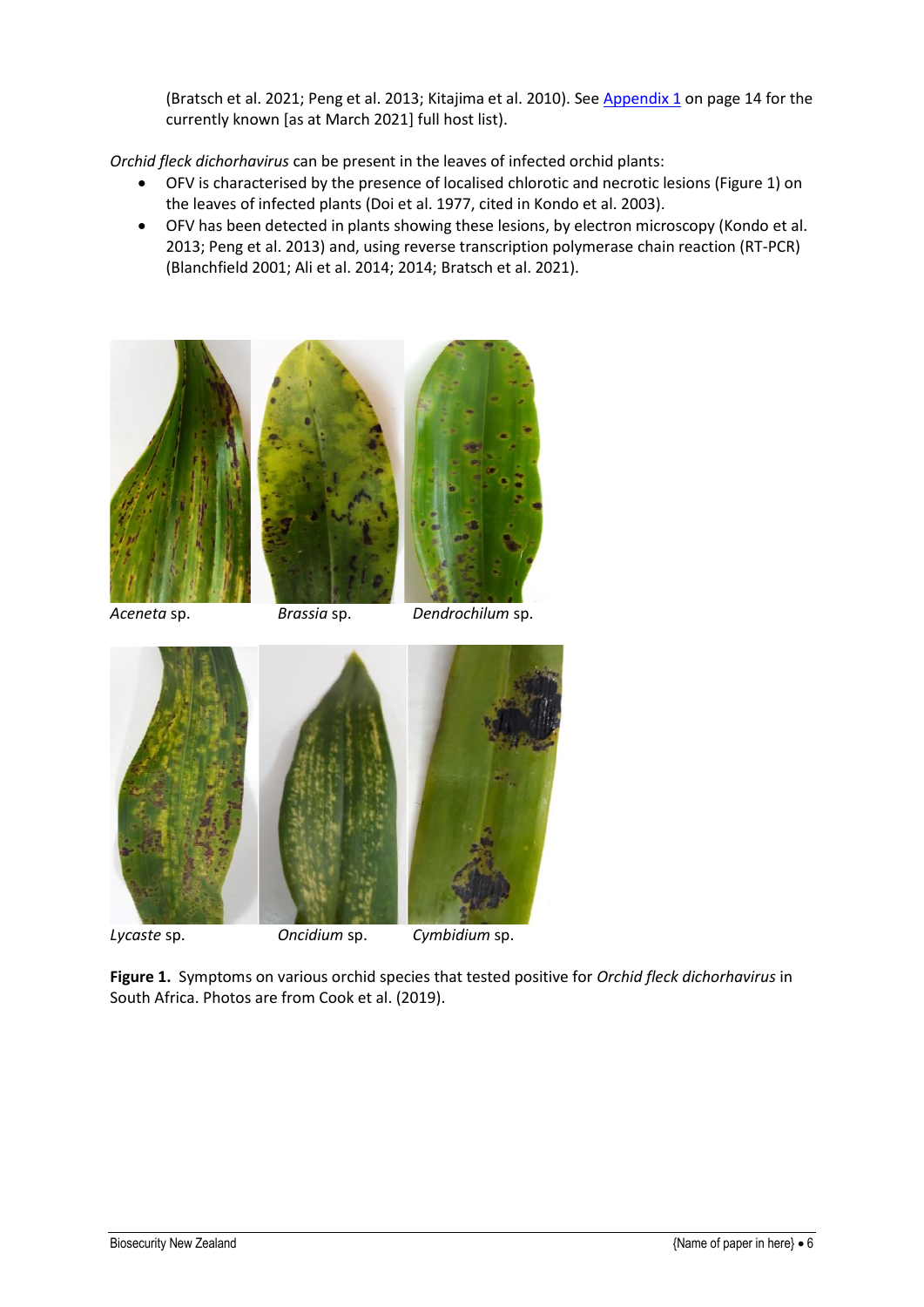## <span id="page-13-0"></span>**2.3 Risk assessment**

### <span id="page-13-1"></span>**2.3.1 Likelihood of entry**

The likelihood of *Orchid fleck dichorhavirus* entering New Zealand on whole plants of *Oncidium* or other orchids is considered low, with low uncertainty.

*Orchid fleck dichorhavirus* is associated with 31 genera of orchid, including *Oncidium,* and causes visible lesions on the leaves of infected plants:

- Natural infections of OFV in orchid species are well reported in the literature (e.g. Chang et al 1976; Kondo et al. 2003; Peng et al. 2013; Cook et al 2019).
- OFV is not a systemic virus and causes localised chlorotic and necrotic lesions (Figure 1). And the virus has been reported to cause systemic leaf symptoms in experimentally infected hosts, this only occurred at high temperature (above 30°C) (Chang et al. 1976; Kondo et al. 2003).
- There is a very low likelihood of visibly infected plants being exported to New Zealand, as healthy-looking plants would be selected for export.

OFV is likely to be detected on imported infected plants, given current import requirements for nursery stock of *Oncidium* and other Orchidaceae:

- Visual inspection of plants is likely to detect plants with obvious lesions, but it is noted that symptoms of OFV infection in plants may not become visible until after 2-3 weeks (Kondo et al. 2003). So, should plants become infected just prior to export, they may be asymptomatic, on arrival, although the transport (shipping) duration may be sufficient to allow development of symptoms.
- Alternatively, if a lesion is new, small and in a tight or compacted position between leaves, it may go undetected and be imported into PEQ. However, the minimum period required in Level 2 PEQ for orchid genera (apart from *Oncidium*) is 3 months, and it is expected that any symptoms of OFV from infection prior to importation would be expressed and detected within that timeframe. For *Oncidium*, the minimum PEQ period is 1 year, which makes it even more likely that OFV-infected plants would be detected. Furthermore, there have been no reports of long term asymptomatic OFV infections.
- In addition, whole plants (*Oncidium*, other orchids and all other importable genera) are required to be treated with miticide before arriving in New Zealand or on arrival in PEQ. Therefore, any OFV-infected mites on an imported plant are expected to have been killed.
- However, if any OFV-infected mites were to survive, it is known that they can be difficult to contain or exclude in Level 2 PEQ (pers. comm. R. Lardner), given their small size; the holes in mesh over ventilation openings in Level 2 PEQ are 0.6 mm diameter (MPI 2017), whereas *B. californicus* is 0.2-0.3 mm long and <2 mm in diameter, and can be transported on clothing and equipment (Vacante et al. 2016).
- If viruliferous mites are not detected and escape quarantine, there is potential for OFV to be spread to another host outside of the quarantine.

### <span id="page-13-2"></span>**2.3.2 Transfer (exposure)**

*Orchid fleck dichorhavirus* has a low likelihood of exposure (transfer) from imported plants of *Oncidium* and other orchid genera to host plants in New Zealand

When a pest or pathogen arrives in a new area, it usually needs to find (or come into contact with) a growing host plant in order to establish. The process of a pest or pathogen coming into contact with a growing host plant is termed "exposure" in MPI risk assessments and "transfer" under the IPPC.

• Transfer/exposure of pathogens from nursery stock is usually considered to be highly likely, because imported material is maintained in a habitat favourable for plant growth and is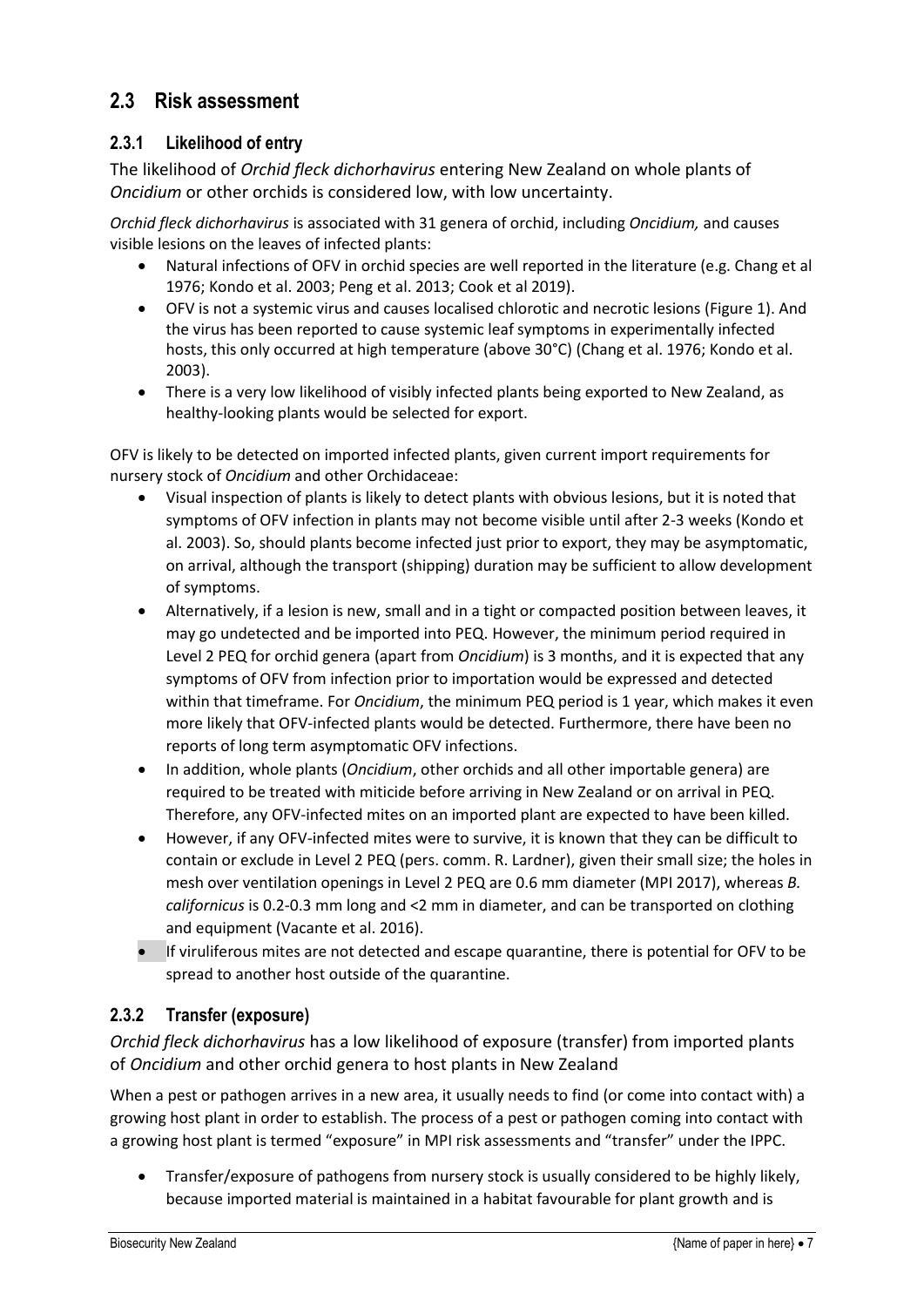often multiplied up to substantial numbers, which promotes the survival and persistence of both the plant material and associated pathogens, thus making the transfer/exposure of such pathogens highly likely.

#### However,

- OFV causes localized infections that are visually detectable on the leaf surface of infected hosts within 2-3 weeks (Chang et al, 1976; Kondo et al. 2003), and it is unlikely that an infected plant would be released from PEQ to allow transfer to host plants in New Zealand.
- Therefore, transfer of OFV from imported plants of *Oncidium* and other orchids would be largely dependent upon the presence of the mite vector, *Brevipalpus californicus*, in a PEQ facility where there are undetected OFV-infected plants.
- The vector must either already be in the PEQ facility or enter the facility and feed on OFV lesions on infected plants to acquire the virus. The mite would then need to exit PEQ and feed on other plant species susceptible to OFV.
- While *B. californicus* is small enough to move through ventilation mesh or small gaps and could also be carried on clothing and equipment, the likelihood of the mite entering PEQ, feeding on an OFV-infected plant, then exiting PEQ and landing and feeding on a suitable host, is considered to be low. This is attributed to the fact that *Brevipalpus* spp. have poor natural dispersal abilities and even if passively dispersed by wind, there is no guarantee that they will land on a suitable host, as they have no ability to control where they land (Alves et al. 2005).

Therefore, the likelihood of transfer/exposure for OFV on whole plants of *Oncidium* and other orchid genera is considered to be low, with low uncertainty

#### <span id="page-14-0"></span>**2.3.3 Likelihood of establishment and spread**

If exposure were to occur, the likelihood of *Orchid fleck dichorhavirus* establishing in New Zealand is considered to be moderate-high, with low uncertainty.

Establishment and spread of *Orchid fleck dichorhavirus* would depend on a combination of several factors: the presence of suitable host plants, the presence of vectors and the suitability of the environment.

The suitability of the New Zealand environment for *Orchid fleck dichorhavirus* to establish is considered to be moderate (outdoors) to high (greenhouses):

- The current global distribution of OFV is shown below in [Table 1](#page-15-0) and the CMI range for each country/state is given.
- OFV is reported from many areas that have very similar climate conditions to the whole of New Zealand, indicated by a Composite Match Index (CMI, a measure of the similarity between two climates) of ≥0.7 modelled by Phillips et al. (2018). Climate is, therefore, unlikely to limit the establishment of OFV in New Zealand, because the virus is reported from many areas with very similar climates to New Zealand, e.g. southern regions of Brazil, Australia (Tasmania, Victoria, NSW etc.), some provinces of South Africa and areas of the USA [\(Table 1\)](#page-15-0).
- Some orchid genera that are OFV hosts are often grown in greenhouses worldwide, including New Zealand. Greenhouses with temperature control can extend the geographic range within New Zealand, of the hosts for OFV and, therefore, that of the virus.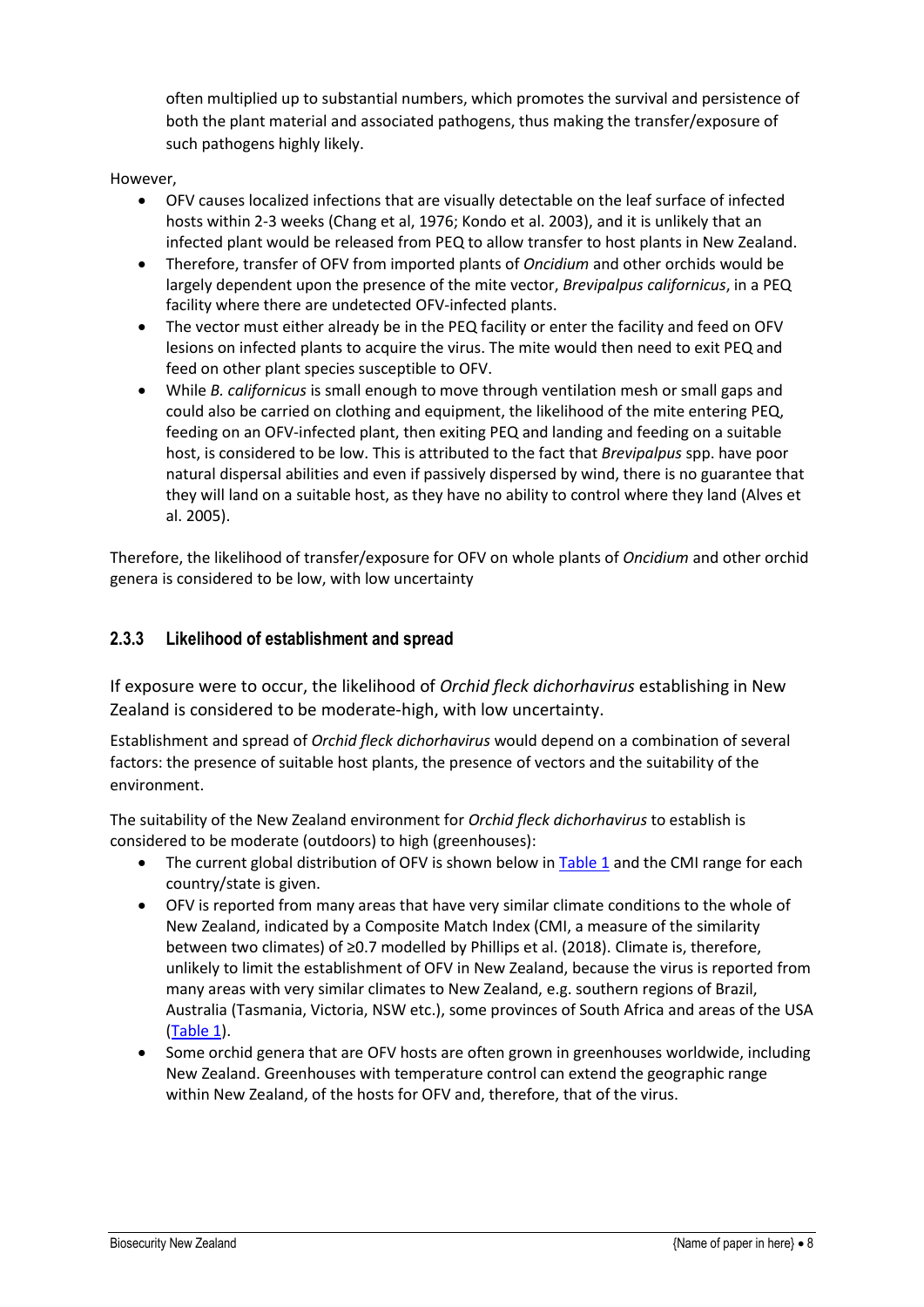<span id="page-15-0"></span>

| Table 1. The geographical distribution of OFV |  |  |  |  |
|-----------------------------------------------|--|--|--|--|
|-----------------------------------------------|--|--|--|--|

| <b>Region</b>   | <b>Country</b> | <b>State/Province (if</b> | Reference                 | <b>CMI</b> range      |
|-----------------|----------------|---------------------------|---------------------------|-----------------------|
|                 |                | recorded)                 |                           | (Phillips et al 2018) |
| Africa          | South Africa   | Eastern Cape              | Cook et al. (2019)        | $0.7 - 0.9$           |
|                 |                | Mpumalanga                |                           | $0.7 - 0.8$           |
|                 |                | North West Province       |                           | $0.6 - 0.7$           |
| Asia            | China          | Xiamen, Fujian            | Peng et al. (2017)        | 0.6                   |
|                 |                | Province                  |                           |                       |
|                 | Japan          |                           | Kondo et al. (2003)       | $0.6 - 0.8$           |
|                 | Korea          | Gyeonggi Province         | Kim et al. (2010)         | 0.6                   |
|                 |                | Chungnam Province         |                           | 0.6                   |
|                 |                | Gyeongbuk Province        |                           | 0.7                   |
| Europe          | Denmark        |                           | Kondo et al. (2003)       | $0.8 - 0.9$           |
|                 | France         |                           | Sauvêtre et al.           | 0.9                   |
|                 |                |                           | (2018)                    |                       |
|                 | Germany        |                           | Kondo et al. (2003)       | 0.9                   |
| North America   | <b>USA</b>     |                           | Bratsch et al.            | $0.5 - 0.8$           |
|                 |                |                           | (2015)                    |                       |
|                 | Mexico         | Zihuateutla, Edo.         | Ortero-Calina et al.      | $0.3 - 0.8$           |
|                 |                | Puebla.                   | (2021)                    |                       |
| Central America | Costa Rica     |                           | Freitas-Astúa et al.      | $0.3 - 0.6$           |
|                 |                |                           | (2002)                    |                       |
| South America   | <b>Brazil</b>  | Paraná                    | Kubo et al. (2009)        | $0.6 - 0.8$           |
|                 |                | Rio Grande do Sul         |                           | $0.7 - 0.9$           |
|                 |                | Santa Catarina            |                           | $0.7 - 0.9$           |
|                 |                | São Paulo                 |                           | $0.5 - 0.7$           |
|                 | Colombia*      |                           | Kitajima & Freitas-       | $0.3 - 0.8$           |
|                 |                |                           | Astúa (unpubl.            |                       |
|                 |                |                           | data) in Kubo et al.      |                       |
|                 |                |                           | (2009)                    |                       |
|                 | Paraguay       |                           | Ramos-Gonzalez et         | $0.5 - 0.7$           |
|                 |                |                           | al. (2015)                |                       |
| Oceania         | Australia      | <b>Australian Capital</b> | Blanchfield et al.        | $0.8 - 0.9$           |
|                 |                | Territory                 | (2001)                    |                       |
|                 |                | New South Wales           |                           | $0.6 - 0.9$           |
|                 |                | Tasmania                  |                           | $0.9 - 1.0$           |
|                 |                | Victoria                  |                           | $0.7 - 0.9$           |
|                 |                | Queensland                | Dietzgen et al.<br>(2018) | $0.4 - 0.8$           |

CMI values of ≥0.7 show very similar climate conditions to the whole of New Zealand (Phillips et al. 2018).

\*Ramos-Gonzalez et al. (2015) comment that molecular confirmation for OFV in Colombia hasn't been done, but citrus leprosis virus-N has been sequenced from sweet orange in Colombia (Roy et al. 2014).

Suitable hosts are available for the establishment of OFV in New Zealand

- Of the known orchid hosts [\(Appendix 1\)](#page-21-0), about 27 are listed in the Plant Biosecurity Index (PBI 2021) as eligible for importation, and many of those orchids are likely to already be in New Zealand; *Cymbidium*, *Dendrobium*, *Oncidium*, *Phalaenopsis* and *Zygopetalum*, for example, are present in New Zealand (personal experience of the author).
- Of the non-orchid hosts listed in Appendix 1, most genera and/or species are present in New Zealand, e.g. *Liriope*, *Alcea*, *Citrus* and *Cordyline* species. Additionally, experimental hosts such as *Amaranthus lividus*, *Chenopodium* species, *Tetragonia tetragonoides* (syn= *T*. *expansa*, NZ spinach), beetroot, bean, *Petunia* and *Nicotiana* species are present in New Zealand (NZFlora 2021, NZPCN 2021; NZOR 2021).OFV has been reported from oranges (*Citrus sinensis*) in South Africa (Cook et al. 2019), and there are 783 hectares of commercial oranges in the northern parts of the North Island of New Zealand (Citrus New Zealand 2019).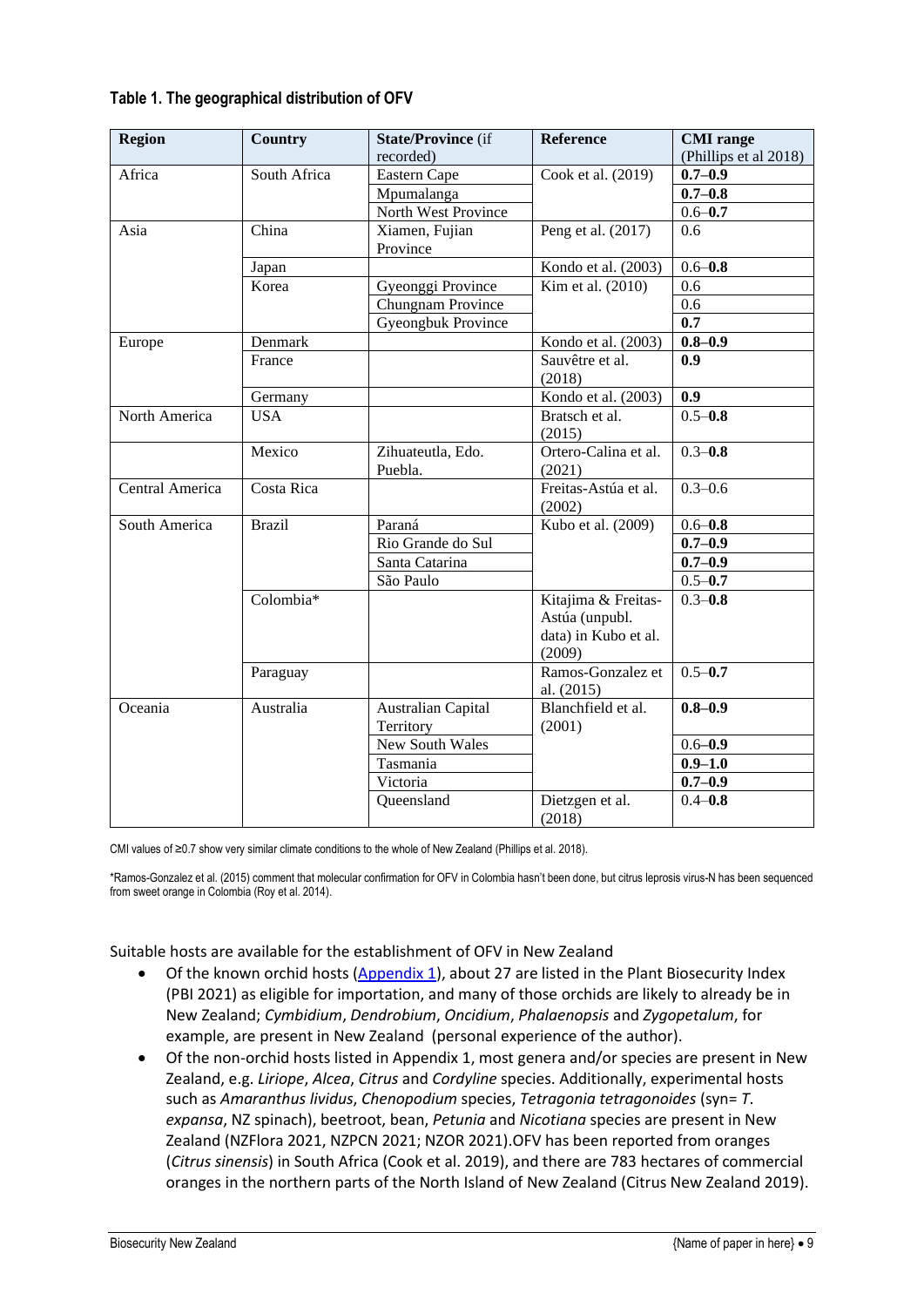• The full host range of OFV may, to a large extent, be determined by the host range of its mite vector, *B. californicus,* and so there is the possibility of new unidentified hosts.

*Brevipalpus californicus*, the known vector of *Orchid fleck dichorhavirus*, is present in New Zealand:

- Transmission of OFV by *B. californicus* is known to be persistent and very likely propagative (Kondo et al. 2003; Peng et al. 2013).
- The mite acquires the virus by feeding on infected tissue and the nymphs and adults efficiently transmit OFV even after moulting. Thus, once the virus is acquired, the mite can continue to transmit the virus to the end of its life (Kondo et al. 2003).
- However, the distribution of *B. californicus* within New Zealand is unclear; although for the purpose of this assessment, it is assumed to include most areas of the North Island, given how long the mite has been present in New Zealand – it was first reported from *Cymbidium* sp. in Tauranga, collected by C.S. Rondel on 30 June 1965 (Manson 1967). Its current distribution is unreported and therefore, very uncertain,
- No evidence was found of other mite or insect vectors of OFV.

If *Orchid fleck dichorhavirus* became established, the likelihood of spread is considered to be low, with high uncertainty

Spread may occur via the movement of infected plants, transmission by the mite vector and potentially, mechanical transmission:

- OFV spread within New Zealand is likely to be facilitated through movement of infected plants that are not yet showing symptoms or that have very minor symptoms, which might be misdiagnosed by less experienced growers. However, trade and movement of symptomatic plant material is unlikely.
- Mechanical transmission is thought to perhaps play a minor role in natural infections, although OFV particles are unstable outside the host cell (Wilson 1999 cited in Ali 2013).
- It is unreported (but possible) that mechanical transmission may facilitate plant to plant spread via sap on tools or equipment in a greenhouse within a narrow timeframe. Homogenate of the virus, in sap transmission studies, has been shown to remain infective for 7-8 minutes following homogenisation in summer and about 15 minutes in winter (Inouye et al. 1996 cited in Ali 2013). The experimental homogenate is assumed to be prepared in a pH stable buffer so that the virus infectivity should be much longer than that in the sap on tools.
- Viruliferous *B. californicus* may be moved on plant material, people, animals or by air currents to new hosts and thus facilitate OFV spread.

There is low uncertainty regarding the ability of the virus to survive outdoors in New Zealand conditions, and greenhouses are likely to be highly suitable. However, there is high uncertainty with regard to spread, as there is no up-to-date reporting on the geographical distribution, abundance and host range of the vector, *B. californicus*, in New Zealand.

### <span id="page-16-0"></span>**2.3.4 The impacts in New Zealand**

*Orchid fleck dichorhavirus* is likely to cause low-to-moderate impact to New Zealand, with high uncertainty

Damage and symptoms caused by OFV infection can reduce plant quality and may result in plant destruction, leading to economic losses:

• Chlorotic and necrotic lesions and reddening of leaves diminish the appearance of the orchid plant and consequently can reduce the value and saleability (Bratsch et al 2021).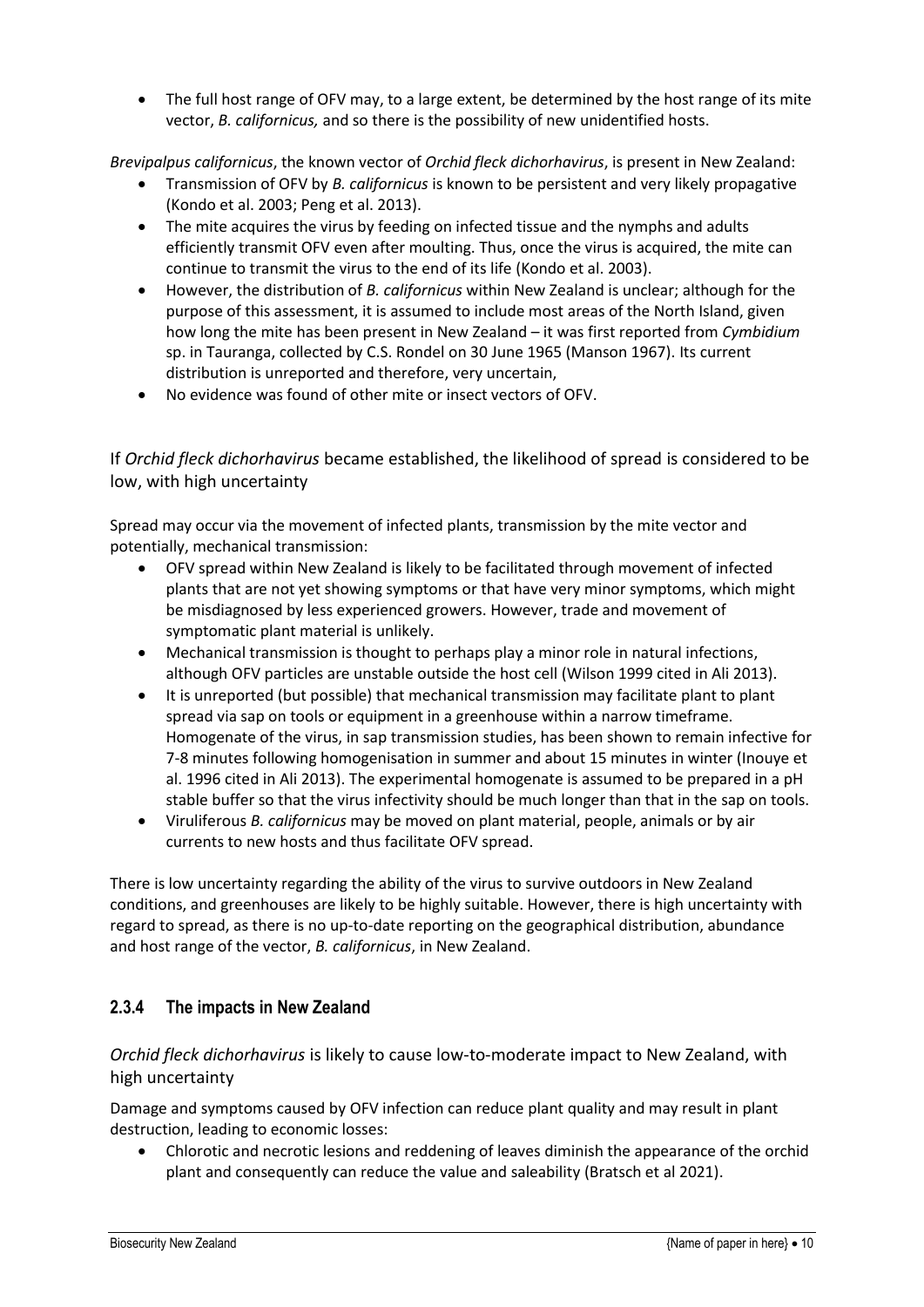- OFV reduces the number and quality of flowers and can reduce the fitness of the plant rendering it susceptible to secondary infections from fungal and bacterial pathogens (Bratsch et al 2021).
- There is no cure for OFV and other orchid viruses. Meristem tissue culture has been reported to eliminate viral infection from high value plants, but it is expensive and laborious with variable success rates. Thus, management of disease spread is usually by testing for virus and then removing<sup>2</sup> and destroying the infected plant (Ali 2013). Where multiple plants within a collection, especially a valuable or rare collection, are infected this can have a serious impact upon the grower. For citrus growers, it may mean removal and destruction of infected trees.

Establishment of OFV is likely to increase phytosanitary measures required for orchid exports to countries where OFV is absent or regulated, or potentially where citrus leprosis is absent/regulated:

- OFV is an A1 pest for the European Union (EPPO 2021). French Polynesia, India and Mauritius all have international quarantine regulations for OFV (ONZPR 2021).
- An incursion of OFV in New Zealand could cause impacts due to removal of productive plants, costs of surveillance and loss of income from sales of orchids (and potentially fresh citrus) in domestic and export markets.
- The exports of cut flowers and foliage, seed, bulbs and live plants were worth \$164.0 million to New Zealand in 2019. Cut flower exports contributed \$20.0 million, of which orchid flowers dominated earning \$10.9 million (Plant and Food Research 2019).
- In 2019, export sales of fresh citrus fruit were worth \$12 m and the value of domestic orange sales was \$58.5 million (Plant and Food Research 2019).
- Containment and eradication of the virus would be possible if incursions are detected early, especially within individual glasshouses. Rate of spread is likely to be slow, as the virus is not systemic under normal growing temperature (<30°C) and transmission is vector dependent (Kondo et al. 2003)

There is a high level of uncertainty associated with economic impacts. The distribution and abundance of the vector, *B. californicus*, within New Zealand is unclear. If the mite is not currently present in citrus orchards this reduces the level of impact. Also, the OFV-orchid strain has only been found in citrus in South Africa (Cook et al. 2019) and it is uncertain whether this strain would necessarily affect citrus in New Zealand.

Environmental impacts from *Orchid fleck dichorhavirus* are likely to be low overall for New Zealand, with high uncertainty

- Environmental impacts are largely dependent on a viruliferous mite vector moving from infected cultivated host plants into native orchids.
- There are residential areas in New Zealand that border nature reserves and regional parks where native orchids occur. A good example is East Harbour Regional Park (Greater Wellington Region) where several species of native and endemic orchid species are found growing on track edges and banks that join with the gardens of residential properties. It is currently unknown if any of these native orchid genera are likely to become hosts of OFV.

There is a high degree of uncertainty associated with environmental impacts. This is because we do not know the current distribution or abundance of the vector, *B. californicus*, within New Zealand, and we do not know what the host plant range for it is in New Zealand.

Social impacts of *Orchid fleck dichorhavirus* are likely to be low to moderate, with moderate-high uncertainty:

• Orchid hobbyists have usually invested a considerable amount of time and money into their collections, especially when growing tropical species that require heated glasshouses. Infected plants would be a significant issue, especially if the mite vector is present and active.

<sup>&</sup>lt;sup>2</sup> The term often used I for removing damaged/infected plants 'rogueing'.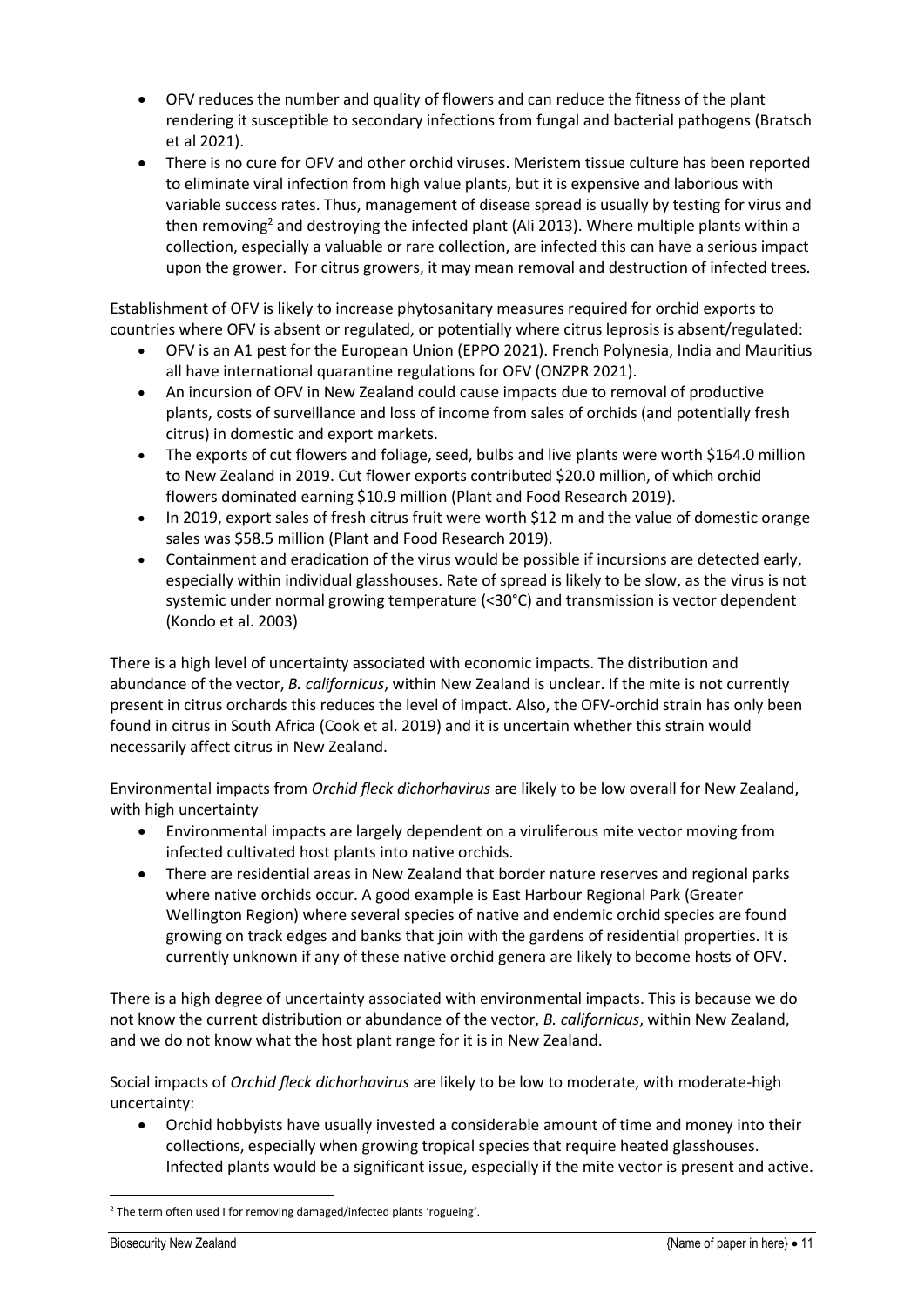There is moderate-high uncertainty about this conclusion as there are no readily available figures for the cost of orchid hobby-growing nor for the distribution of the mite vector.

*Orchid fleck dichorhavirus* is unlikely to cause any direct health impacts on human health:

• OFV is a plant pathogen and has not been reported to affect human or animal health.

### <span id="page-18-0"></span>**2.4 Conclusions regarding risk management question**

- *Orchid fleck dichorhavirus virus* (OFV) meets the criteria to be added to the regulated pest list for New Zealand
- Given existing import requirements, the likelihood of entry of OFV on *Oncidium* and other orchid genera into New Zealand on the nursery stock pathway is considered to be low. However, the virus may be considered for additional measures, given that the moderate likelihood of establishment and the high uncertainty around potential impacts, especially as such impacts could be higher than estimated

## **References**

Ali, R (2013) *Orchid fleck virus*: molecular detection and *Brevipalpus* mite transmission. *Honours Thesis, School of Agricultural Science University of Tasmania, Australia.*

Ali, R (2014) Multiplex RT-PCR detection of three common viruses infecting orchids. *Archives of Virology* 159: 3095–3099. DOI 10.1007/s00705-014-2161-9

Alves, E B; Casarin, N F B; Omoto, C (2005) Mecanismos de dispersão de Brevipalpus phoenicis (Geijskes) (Acari:Tenuipalpidae) em pomares de citros. [in Portuguese] Neotropical Entomology, 34(1): 89–96.

Blanchfield, A (2001) Identification of *Orchid fleck virus* by reverse transcriptase-polymerase chain reaction and analysis of isolate relationships. *Journal of Phytopathology* 149: 713–718.

BRAD (2021) Biosecurity Risk Analysis Database. Ministry for Primary Industries internal database. Accessed April 2021.

Bratsch, S A; Lockhart, B E; Ishimaru, C (2015) Confirmation of first report of Orchid fleck virus in Phalaenopsis hybrid orchids in the USA. *Plant Health Progress*. DOI:10.1094/PHP-BR-150018

Bratsch, S A; Olszewski, N; Lockhart, B (2021) Incidence of cymbidium mosaic, dontoglossum ringspot and orchid fleck virus in orchids in Minnesota and production of antibodies for use in ELISA to detect orchid fleck virus. *European Journal of Plant Pathology*, 159: 543–554. <https://doi.org/10.1007/s10658-020-02185-5>

Childers, C C; French, J V; Rodrigues, J C V (2003) *Brevipalpus californicus, B. obovatus, B. phoenicis* and *B. lewisi* (Acari: Tenuipalpidae). A review of their biology, feeding injury and economic importance. *Experimental and Applied Acarology,* 30: 5–28.

Citrus New Zealand (2019) How big is NZs citrus industry? [https://www.citrus.co.nz/faq/how-big-is](https://www.citrus.co.nz/faq/how-big-is-the-citrus-industry-in-new-zealand/)[the-citrus-industry-in-new-zealand/.](https://www.citrus.co.nz/faq/how-big-is-the-citrus-industry-in-new-zealand/) Accessed April 2021.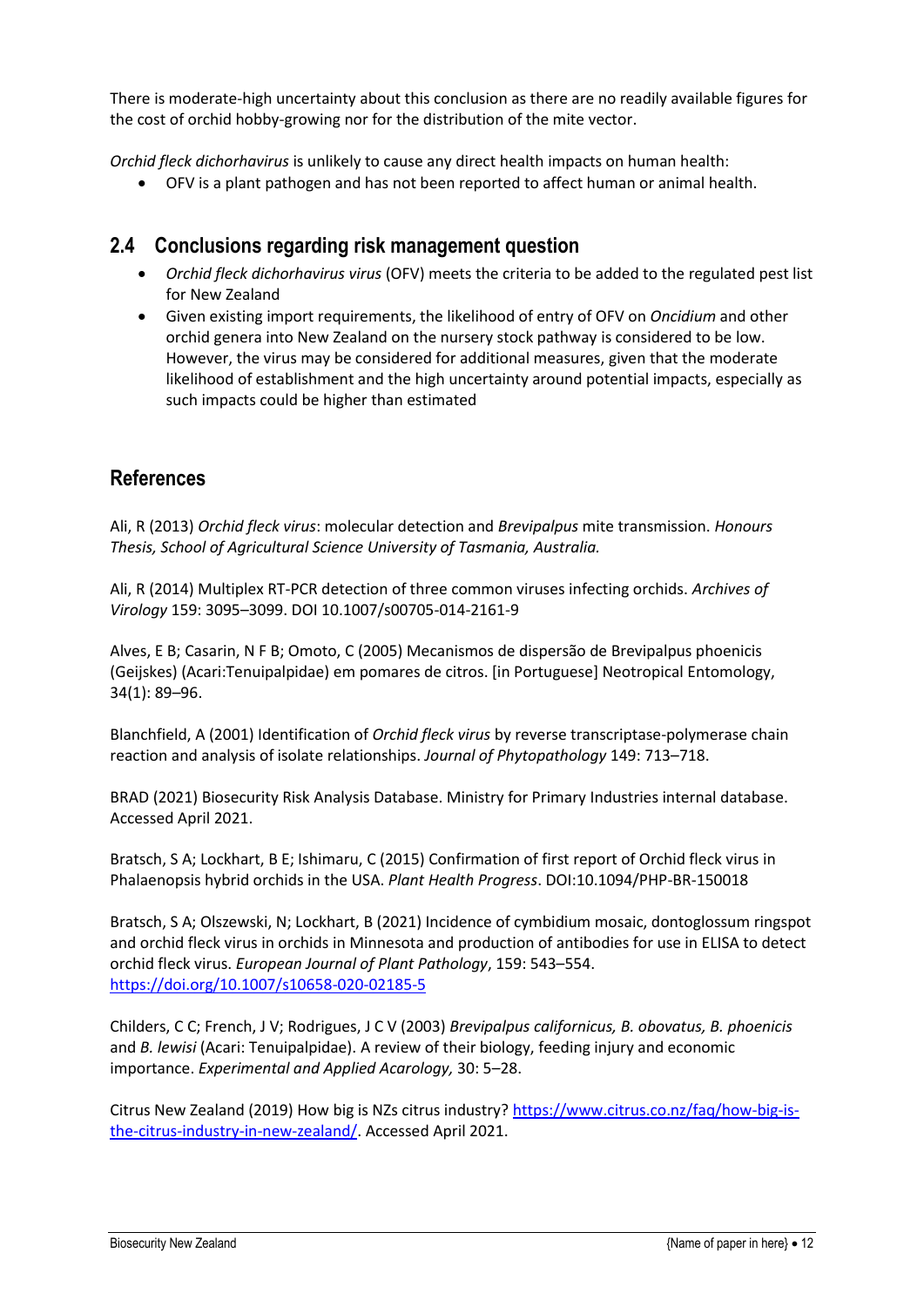Cook, G; Kirkman, W; Clase, R; Steyn, C; Basson, E; Fourie, P H; Moore, S D; Grout T G; Carstens E; Hattingh V (2019) *Orchid fleck virus* associated with the first case of citrus leprosis-N in South Africa. *European Journal of Plant Pathology* 155: 1373–1379.<https://doi.org/10.1007/s10658-019-01854-4>

Dietzgen, R G; Kuhn, J H; Clawson, A N; Freitas-Astúa, J; Goodin, M M; Kitajima, E W; Kondo, H; Wetzel, T; Whitfield, A E (2014) Dichorhavirus: a proposed new genus for Brevipalpus mitetransmitted, nuclear, bacilliform, bipartite, negative-strand RNA plant viruses. *Archives of Virology* 159: 607–619.

Dietzgen, R G; Tassi, A D; Freitas-Astúa, J; Kitajima, E W (2018). First report of *Orchid fleck virus* and its mite on green cordyline. *Australasian Plant Disease Notes* 13:11. [https://doi.org/10.1007/s13314-](https://doi.org/10.1007/s13314-018-0295-4) [018-0295-4](https://doi.org/10.1007/s13314-018-0295-4)

EPPO (2021) EPPO Global Database. [https://gd.eppo.int/.](https://gd.eppo.int/) Accessed April 2021.

Freitas-Astúa, J; Moreira, L; Rivera, C; Rodríguez, C M; Kitajima, E W (2002). First report of *Orchid fleck virus* in Costa Rica. *Plant Disease* 86(12).<https://doi.org/10.1094/PDIS.2002.86.12.1402D>

Inouye, N; Matsumoto, J; Maeda, T; Mitsuhata, K; Kondo, H; Tahara, M (1996). *Orchid fleck virus*, the causal agent of a yellowish fleck mosaic disease of *Calanthe*. *Bulletin of Research Institute of Bioresources*, Okayama University, Japan. [cited in Ali 2013]

Kim, S R; Yoon, J-Y; Choi, G S; Chang, M U; Choi, J K; Chung, B N (2010). Molecular characterisation and survey of the infection rate of *Orchid fleck virus* in commercial orchids. *Plant Pathology Journal* 26(2): 130–138.

Kitajima, E W; Rodrigues, J C V; Freitas-Astúa, J (2010). An annotated list of ornamentals naturally found infected by *Brevipalpus* mite-transmitted viruses. *Sci. Agric.* (Piracicaba, Braz.), 67(3): 348–371

Kondo, H; Maeda, T; Tamada, T (2003). *Orchid fleck virus*: Brevipalpus californicus mite transmission, biological properties and genome structure. *Experimental and Applied Acarology* 30: 215–223.

Kondo, H; Maeda, T; Shirako, Y; Tamada, T (2006). *Orchid fleck virus* is a rhabdovirus with an unusual bipartite genome. *Journal of General Virology* 86: 2413–2421. DOI 10.1099/vir.0.81811-0

Kondo, H; Hirota, K; Maruyama, K; Andika, I B; Suzuki, N (2017) A possible occurrence of genome reassortment among bipartite rhabdoviruses. *Virology* 508: 18–25.

Kubo, K S; Freitas-Astúa, J; Machado, M A; Kitajima, E W (2009) Orchid fleck symptoms may be caused by two different viruses transmitted by *Brevipalpus*. *Journal of General Plant Pathology*. DOI 10.1007/s10327-009-0167-z

LIMS (2020) Laboratory Information Management System. Ministry for Primary Industries internal database. [Accessed 8/6/2020]

Manson, D C M (1967) Mites of the families Tenuipalpidae and Tetranychidae intercepted entering New Zealand from overseas. *New Zealand Journal of Science* 10(3): 664–674.

Mei, Y; Bejerman, N; Crew, K S; McCaffrey, N; Dietzgen, R G (2016). First report of Orchid fleck virus in lilyturf (*Liriope spicata*) in Australia. *Plant Disease* 100(5): [https://doi.org/10.1094/PDIS-10-15-](https://doi.org/10.1094/PDIS-10-15-1205-PDN) [1205-PDN](https://doi.org/10.1094/PDIS-10-15-1205-PDN)

MPI (2018) Import Risk Analysis: Actinidia plants for planting (plants in vitro) (June 2018)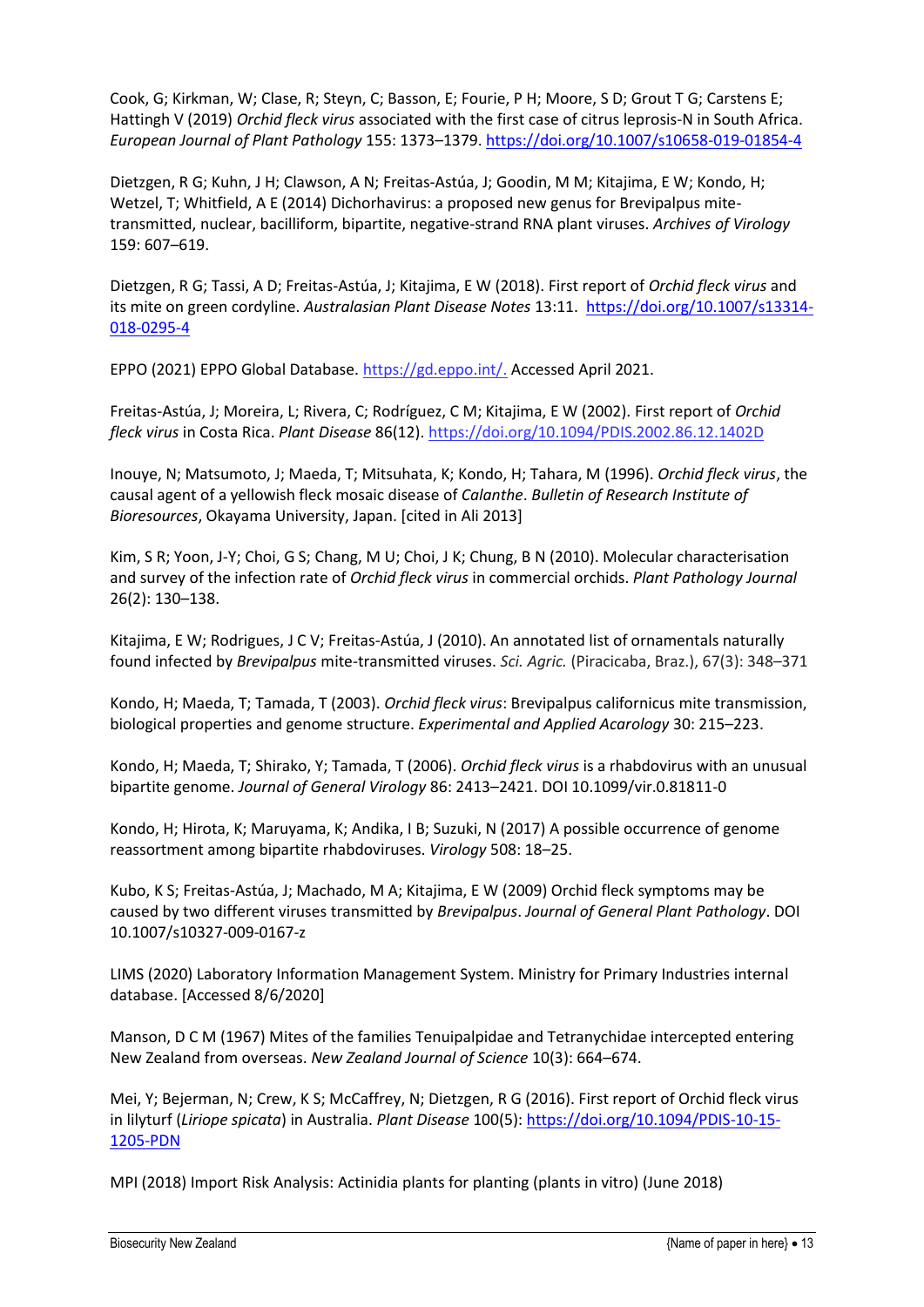NZFlora (2021): Breitwieser, I; Brownsey, P J; Nelson, W A; Wilton, A D. eds. (2010) *Flora of New Zealand Online.* Accessed at [www.nzflora.info,](http://www.nzflora.info/) March 2021

NZOR (2021) New Zealand Organisms Register[. http://www.nzor.org.nz/.](http://www.nzor.org.nz/) Accessed October 2020.

NZPCN (2021) New Zealand Plant Conservation Network <https://www.nzpcn.org.nz/>Accessed March 2021

ONZPR (2021) Official New Zealand Pest Register. MPI Public Database. [https://www.mpi.govt.nz/news-and-resources/resources/registers-and-lists/biosecurity-organisms](https://www.mpi.govt.nz/news-and-resources/resources/registers-and-lists/biosecurity-organisms-register-for-imported-commodities/)[register-for-imported-commodities/](https://www.mpi.govt.nz/news-and-resources/resources/registers-and-lists/biosecurity-organisms-register-for-imported-commodities/) Accessed April 2021.

Ortero-Calina, G; Ramos-González, P L; Chabi-Jesus, C; Freitas-Astúa, J; Tassi, A D; Kitajima, E W (2021) First detection of *Orchid fleck virus* in orchids in Mexico. *Virus Disease*. https://doi.org/10.1007/s13337-021-00676-5

Peng, D W; Zheng, G H; Zheng, Z Z; Tong Q X; Ming Y L (2013). Orchid fleck virus: an unclassified bipartite, negative-sense RNA plant virus. *Archives of Virology* 158: 313–323.

Peng, D W; Zheng, G H; Tong, Q X; Zheng, Z Z; Ming, Y L (2017). First report of *Orchid fleck dichorhavirus* from *Cymbidium* sp. in China. *Plant Disease* 101(3): 514 https://doi.org/10.1094/PDIS-09-16-1305-PDN

Phillips C; Kean, J; Vink, C; Berry, J (2018) Utility of the CLIMEX match climates regional algorithm for pest risk analysis: An evaluation with non-native ants in New Zealand. *Biological Invasions* 20:777– 791.

Power, A G (2000) Insect transmission of plant viruses: a constraint on virus variability. *Current Opinion in Plant Biology* 3(4): 336–340.

PPIN (2021) Plant Pest Information Network, Version 5.03.01. Ministry for Primary Industries Internal Database. Accessed April 2021.

QuanCargo (2021) Ministry for Primary Industries (MPI) Internal Database. Accessed May 2021.

Ramos-González, P L; Sarrubi-Orue, H; Gonzales-Segnana, L; Chabi-Jesus, C; Freitas-Astúa, J; Kitajima, E W (2015). Orchid fleck virus infecting orchids in Paraguay: First reports and use of degenerate primers for its detection. *Journal of Phytopathology* doi: 10.1111/jph.12420

Read, D A; Roberts, R; Thompson, G D (2021) *Orchid fleck virus* and a novel strain of *Sweet potato chlorotic stunt virus* associated with an ornamental cultivar of *Alcea rosea* L. in South Africa. *European Journal of Plant Pathology*. https://doi.org/10.1007/s10658-021-02224-9

Roy, A; Stone, A L; Otero-Calina, G; Wei, G; Brlansky, R H; Ochoa, R; Bauchan, G; Schneider, W L; Nakhla M K; Hartung, J S (2020) Reassortment of genome segments creates stable lineages among strains of *Orchid fleck virus* infecting citrus in Mexico. *Phytopathology* 110 (1): 106–120 [https://doi.org/10.1094/PHYTO-07-19-0253-FI.](https://doi.org/10.1094/PHYTO-07-19-0253-FI)

Sauvêtre, P; Veniant, E; Croq, G; Tassi, A D; Kitajima, E W; Chabi-Jesus, C; Ramos-González, P L; Freitas-Astúa, J; Navia, D (2018) First report of Orchid fleck virus in the orchid collection of Jardin du Luxembourg, Paris, France. *Plant Disease* 102(12):<https://doi.org/10.1094/PDIS-02-18-0371-PDN>

Vacante, V (2016) *The handbook of mites of economic plants: idendification, bio-ecology and control*. CABI, Wallingford, Oxfordshire, OX10 8 DE, UK.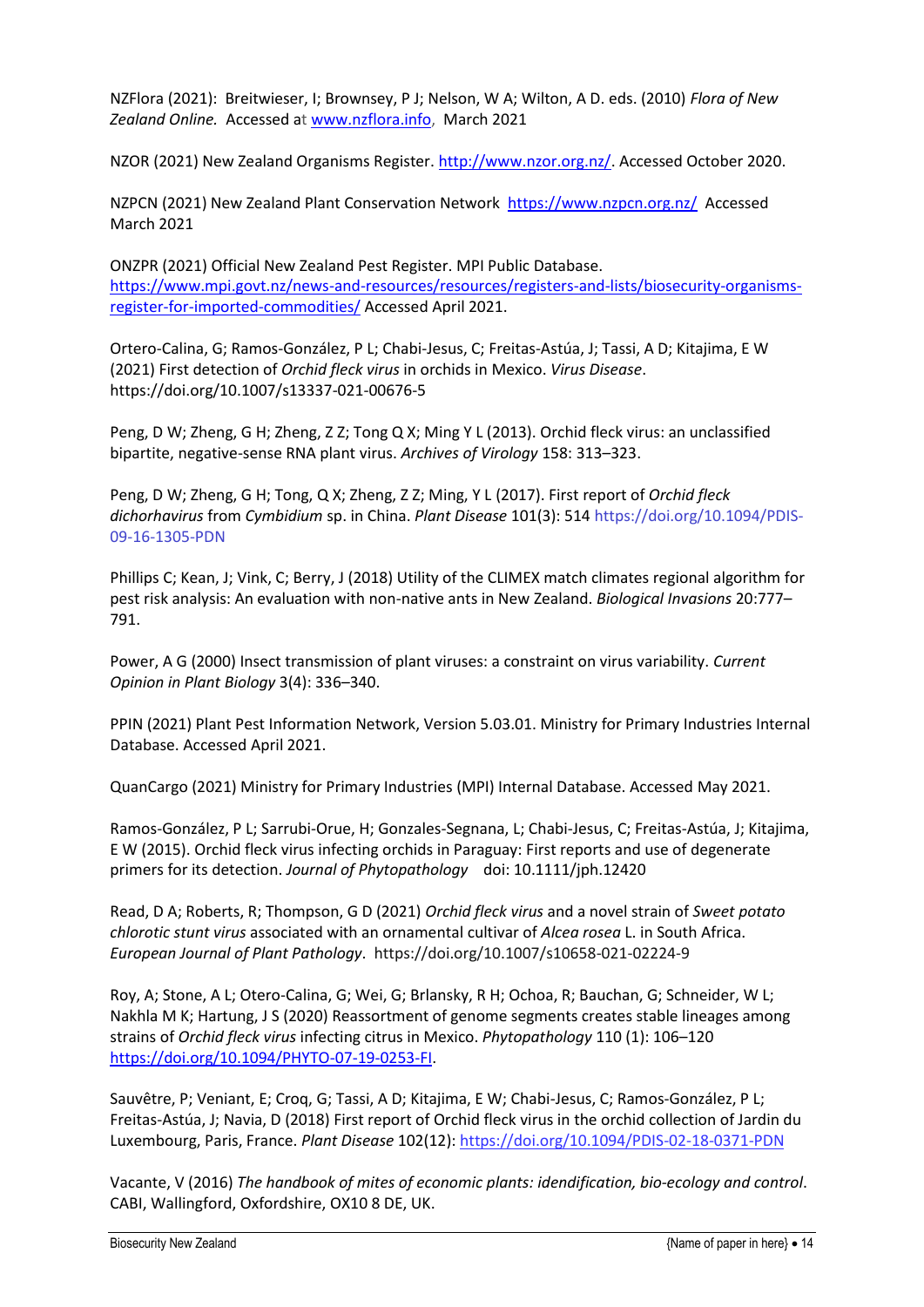# <span id="page-21-0"></span>**Appendix 1**

| Family                  | <b>Scientific name</b>           | Reference                     | <b>Genus</b> on<br>PBI? | Number of species allowed<br>into NZ (Includes<br>synonyms) |
|-------------------------|----------------------------------|-------------------------------|-------------------------|-------------------------------------------------------------|
| Orchidaceae             | Amblostoma sp.                   | In: Peng et al. 2013          | no                      | n/a                                                         |
|                         | Angraecum sp.                    | In: Peng et al. 2013          | yes                     | 25                                                          |
|                         | A. sesquipedale                  | In: Peng et al. 2013          | yes                     | yes                                                         |
|                         | Angulorea sp.                    | In: Peng et al. 2013          | no                      | n/a                                                         |
|                         | <b>Baptistonia</b>               | In: Peng et al. 2013          | yes                     | yes                                                         |
|                         | echinata                         |                               |                         |                                                             |
|                         | Bulbophyllum sp.                 | In: Peng et al. 2013          | yes                     | 41                                                          |
|                         | B. elbertii                      | In: Peng et al. 2013          | no                      | Not listed                                                  |
|                         | Calanthe sp.                     | In: Peng et al. 2013          | yes                     | 24                                                          |
|                         | C. bicolor                       | In: Peng et al. 2013          | yes                     | yes                                                         |
|                         | C. discolor                      | In: Peng et al. 2013          | yes                     | yes                                                         |
|                         | C. hizen                         | In: Peng et al. 2013          | no                      | Not listed                                                  |
|                         | C. triplicate                    | In: Peng et al. 2013          | no                      | Not listed                                                  |
|                         | C. longicalcorata                | In: Peng et al. 2013          | no                      | Not listed                                                  |
|                         | C. satsuma                       | In: Peng et al. 2013          | no                      |                                                             |
|                         | Cattleya sp.                     | In: Peng et al. 2013          | yes                     | 45                                                          |
|                         | C. aclandii                      | In: Peng et al. 2013          | yes                     | as 'aclandiae'                                              |
|                         | Cymbidium sp.                    | In: Peng et al. 2013          | yes                     | 34                                                          |
|                         | C. formosanum                    | In: Peng et al. 2013          | no                      | Not listed                                                  |
|                         | C. kanran                        | In: Peng et al. 2013          | no                      | Not listed                                                  |
|                         | C. sinense                       | In: Peng et al. 2013          | yes                     | yes                                                         |
|                         | Cymbidium<br>hybrid              | In: Peng et al. 2013          | $\overline{a}$          |                                                             |
|                         | Dendrobium sp.                   | In: Peng et al. 2013          | yes                     | 240                                                         |
| Orchidaceae<br>(cont'd) | Dendrobium<br>hybrid             | In: Peng et al. 2013          |                         |                                                             |
|                         | D. fimbriatum                    | In: Peng et al. 2013          | yes                     | yes                                                         |
|                         | D. moschatum                     | Ramos-Gonzalez et al.<br>2015 | yes                     | yes                                                         |
|                         | Dendrochilum sp.                 | In: Peng et al. 2013          | yes                     | 8                                                           |
|                         | Diplocaulobium<br>sp.            | In: Peng et al. 2013          | no                      | n/a                                                         |
|                         | Encyclia sp.                     | In: Peng et al. 2013          | yes                     | 31                                                          |
|                         | Epidendron [sic]<br>sp.          | In: Peng et al. 2013          | no                      | n/a                                                         |
|                         | Epidendrum [sic]<br>veroscriptum | Ortero-Calina et al<br>2021   | no                      | n/a                                                         |
|                         | Hamelwellsara<br>hybrid          | In: Peng et al. 2013          | no                      | n/a                                                         |
|                         | Hormidium<br>calamarium          | In: Peng et al. 2013          | no                      | n/a                                                         |
|                         | Liparis<br>plantaginea           | In: Peng et al. 2013          | no                      | n/a                                                         |
|                         | Maxillaria sp.                   | In: Peng et al. 2013          | yes                     | 19                                                          |
|                         | M. striata                       | In: Peng et al. 2013          | yes                     | yes                                                         |
|                         | Miltonia sp.                     | In: Peng et al. 2013          | yes                     | 15                                                          |
|                         | M. mourelliana                   | In: Peng et al. 2013          | $\gamma$                | Maybe as mureliana?                                         |
|                         | M. rignelli x<br>mourelliana     | In: Peng et al. 2013          | M. rignellii<br>Is.     |                                                             |
|                         | Octomeria sp.                    | In: Peng et al. 2013          | No                      |                                                             |
|                         | Odontoglossum                    | In: Peng et al. 2013          | yes                     | $\tau$                                                      |
|                         | sp.                              |                               |                         |                                                             |

| Table 2. Orchid genera and other plants reported as naturally infected by OFV |  |  |
|-------------------------------------------------------------------------------|--|--|
|-------------------------------------------------------------------------------|--|--|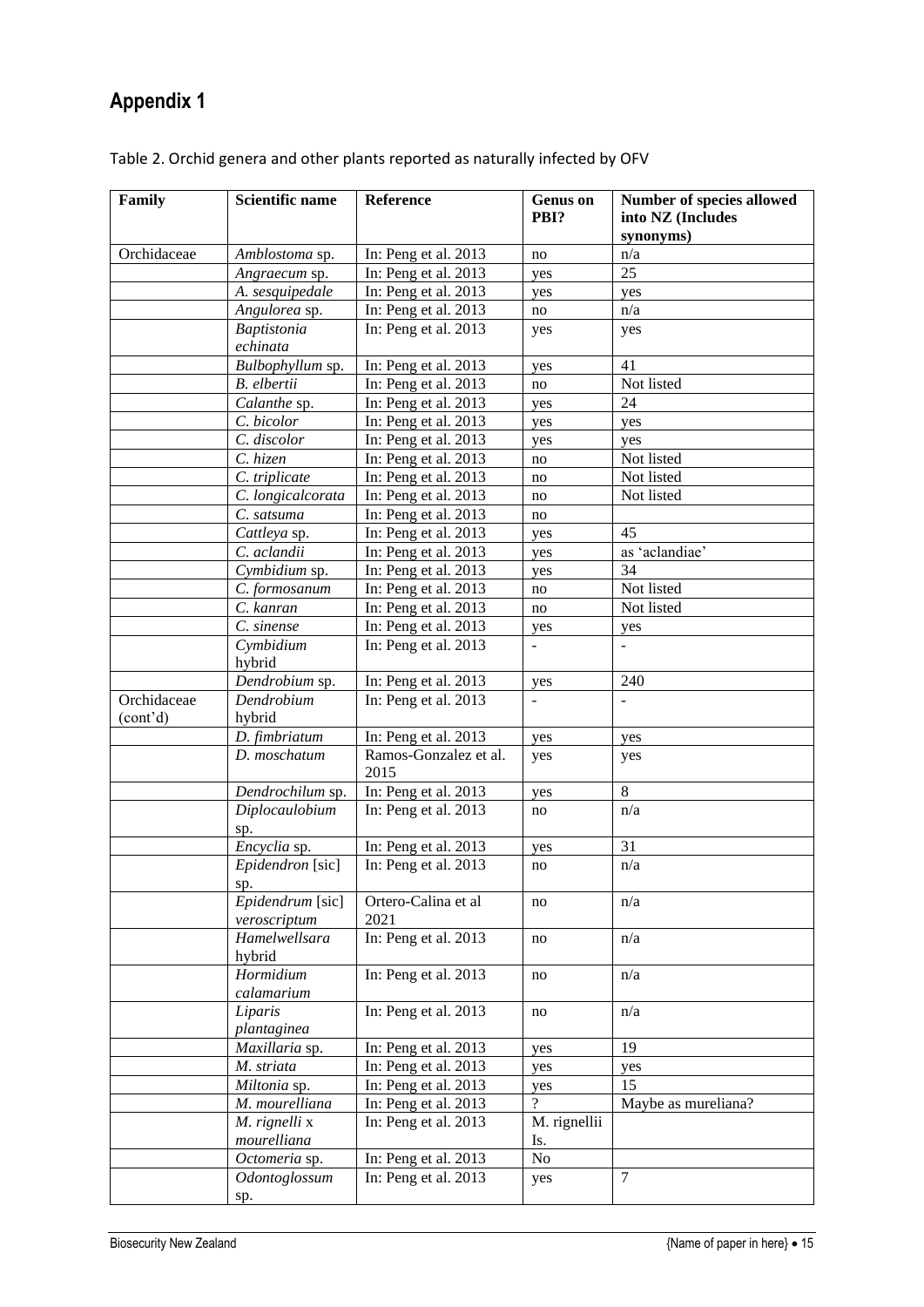| Family       | <b>Scientific name</b>                            | <b>Reference</b>     | <b>Genus</b> on<br>PBI? | Number of species allowed<br>into NZ (Includes<br>synonyms) |
|--------------|---------------------------------------------------|----------------------|-------------------------|-------------------------------------------------------------|
|              | Odontoglossum<br>hybrid                           | In: Peng et al. 2013 | ÷,                      |                                                             |
|              | Oncidium sp.                                      | In: Peng et al. 2013 | yes                     | 133                                                         |
|              | Oncidium x<br>Odontoglossum                       | Kitajima et al. 2010 | Not listed              | $\overline{\phantom{m}}$                                    |
|              | Pescatorea sp.                                    | In: Peng et al. 2013 | no                      | n/a                                                         |
|              | Phaius sp.                                        | In: Peng et al. 2013 | yes                     | $\overline{4}$                                              |
|              | Phalaenopsis sp.                                  | In: Peng et al. 2013 | yes                     | 46                                                          |
|              | Pleurothallis sp.                                 | In: Peng et al. 2013 | no                      | n/a                                                         |
|              | Prostechea sp.                                    | In: Peng et al. 2013 | no                      | n/a                                                         |
|              | Schomburgkia sp.                                  | Kubo et al. 2009     | yes                     | 7                                                           |
|              | Stanhopea<br>embreii                              | In: Peng et al. 2013 | no                      | But 13 other species are<br>listed                          |
|              | Tetragamestus<br>sp.                              | In: Peng et al. 2013 | no                      | n/a                                                         |
|              | Trichopilia sp.                                   | In: Peng et al. 2013 | yes                     | 6                                                           |
|              | Wilsonara hybrid                                  | In: Peng et al. 2013 | no                      | $\overline{a}$                                              |
|              | Zygopetalum sp.                                   | In: Peng et al. 2013 | yes                     | 8                                                           |
| Asparagaceae | Cordyline<br>terminalis (syn:<br>C. fruticosa)    | Dietzgen et al. 2018 | yes                     | (seed and NS)                                               |
|              | Liriope spicata                                   | Mei et al. 2016      | yes                     | (seed and NS)                                               |
| Malvaceae    | Alcea rosea                                       | Read et al. 2021     | yes                     | (seed-Basic)                                                |
| Rutaceae     | Citrus sinensis<br>(cv. navel and<br>cv.Valencia) | Cook et al. 2019     | yes                     | (seed and NS)                                               |

Table 3 Non-orchid plants infected by OFV following experimental mechanical inoculation.

| Family         | <b>Scientific name</b>           | Reference            |
|----------------|----------------------------------|----------------------|
| Aizoaceae      | Tetragona expansa (synonym of T. | In: Peng et al. 2013 |
|                | tetragonoides)                   |                      |
| Amaranthaceae  | Amaranthus lividus               | In: Peng et al. 2013 |
| Apocynaceae    | Vinca major                      | In: Peng et al. 2013 |
| Chenopodiaceae | Beta vulgaris                    | In: Peng et al. 2013 |
|                | B. vulgaris var. cicla           | In: Peng et al. 2013 |
|                | Chenopodium amaranticolor        | In: Peng et al. 2013 |
|                | C. foliosum                      | In: Peng et al. 2013 |
|                | C. murale                        | In: Peng et al. 2013 |
|                | C. quinoa                        | In: Peng et al. 2013 |
| Compositae     | Lactuca laciniata                | In: Peng et al. 2013 |
| Convolvulaceae | Pharbitis nil                    | In: Peng et al. 2013 |
| Euphorbiaceae  | Acalypha australis               | In: Peng et al. 2013 |
| Leguminosae    | Cassia tora                      | In: Peng et al. 2013 |
|                | Phaseolus vulgaris               | In: Peng et al. 2013 |
|                | Vigna sinensis                   | In: Peng et al. 2013 |
| Malvaceae      | Hibiscus manihot                 | In: Peng et al. 2013 |
|                | H. syriacus                      | In: Peng et al. 2013 |
| Rutaceae       | Citrus hassaku                   | In: Peng et al. 2013 |
| Solanaceae     | Datura stramonium                | In: Peng et al. 2013 |
|                | Nicotiana clevelandii            | In: Peng et al. 2013 |
|                | N. glutinosa                     | In: Peng et al. 2013 |
|                | N. tabacum ssp.                  | In: Peng et al. 2013 |
|                | Petunia hybrida                  | In: Peng et al. 2013 |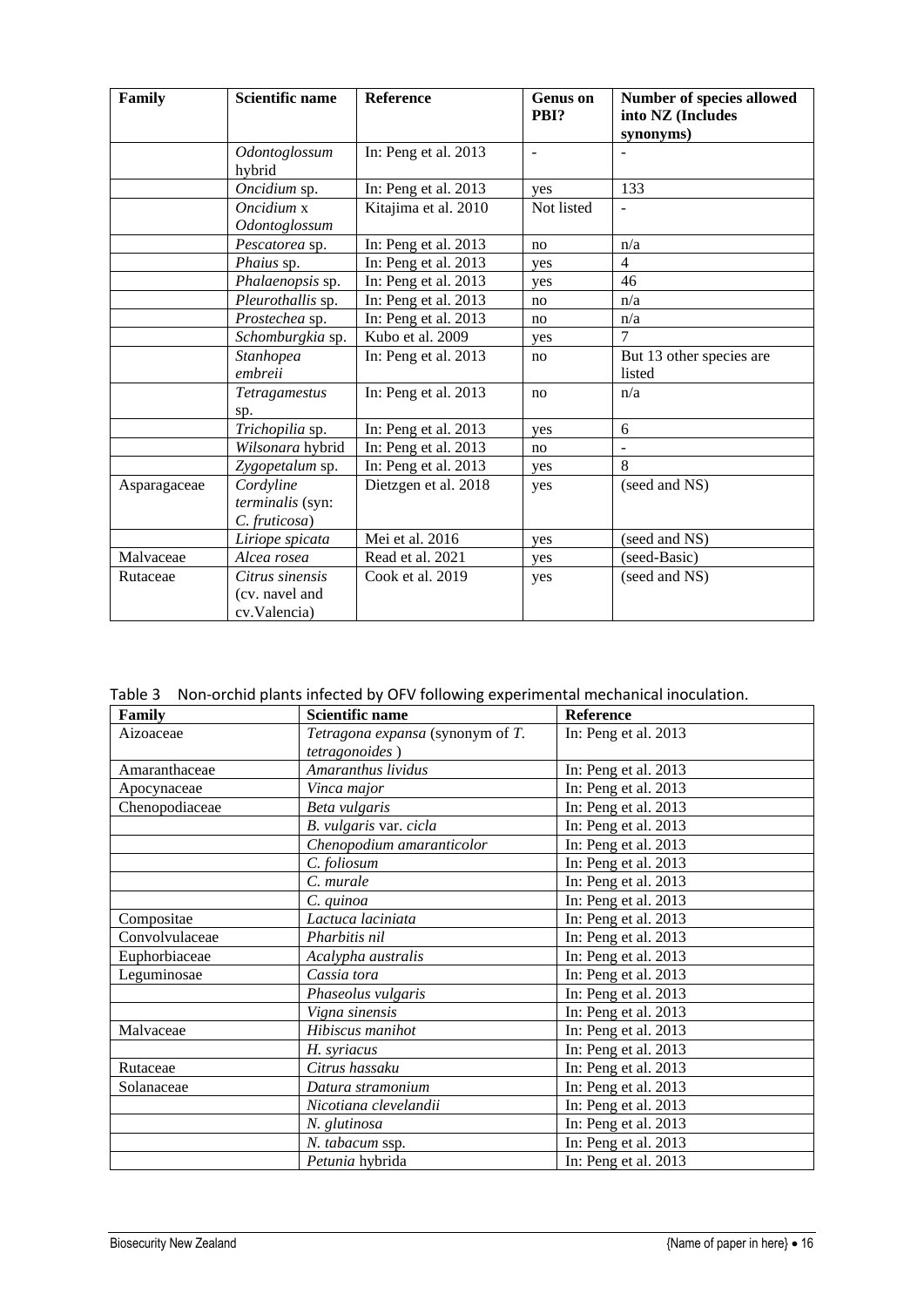# <span id="page-23-0"></span>**Appendix 2**

### **A summary of** *Orchid fleck dichorhavirus* **-orchid strain, reported from** *Citrus sinensis* **in South Africa by Cook et al. (2019).**

*Orchid fleck dichorhavirus* (orchid strain) is thought to have been introduced to South Africa in 1995 via imported orchids (Cook et al. 2019). Symptoms resembling those of citrus leprosis (CL) were initially observed in 2018 in Valencia orange ('Delta' and 'Midknight') orchards in the Sundays River Valley region of the Eastern Cape Province. Samples were tested by two step RT-PCR for the presence of viruses associated with CL. Full genome sequences of OFV from citrus and OFV from orchids in South Africa were generated, and showed close sequence identity to each other(99%), which suggested the CL outbreak in the citrus may have come from orchids (Cook et al. 2019).

Consequently, a South African Response plan for CL was developed and a delimiting survey was undertaken around the sites of the original CL find. All orchards with a boundary within 50 m of the infected orchards were surveyed and *Brevipalpus* mites collected and identified. Additionally, various orchid samples exhibiting OFV symptoms (chlorotic or necrotic ringspots or flecks) were obtained from nurseries in Eastern Cape, Mpumalanga, North-West, Gauteng and Limpopo Provinces of South Africa. Twenty-six orchid samples were screened for dichorhaviruses (Cook et al. 2019).

The delimiting survey found a total of 27 CL-infected orange orchards on 5 farms. Four of these farms were in the Sundays River Valley region and the fifth farm was in Gamtoos River Valley -still in Eastern Cape but 96km from the original CL find site. No symptoms of CL were found in mandarins or lemons in adjacent orchards despite *Brevipalpus* mites being present in some of these orchards (Cook et al. 2019). This is quite different to the findings in Mexico where OFV-citrus strains were found in both mandarin and lemon, as well as grapefruit, lime, sour orange and sweet orange (Roy et al. 2020).

Mites collected at the sites showing CL were identified as *Brevipalpus californicus* (Cook et al. 2019), which is the known vector of OFV. Most of the CL-infected orchards identified had sub-standard pest control measures (Cook et al 2019).

The full genome sequence of OFV from an infected *Brassia* sp. orchid (from Mpumalanga) displayed 99% sequence identity to OFV found in citrus in South Africa. Phylogenetic analysis of the complete L-gene showed that the OFV found in both citrus and orchids in South Africa cluster separately from the OFV found in citrus in Mexico and are closely related to isolates from Japan and Korea identified in orchids (Cook et al. 2019).

#### Conclusion

Citrus leprosis-N<sup>3</sup> symptoms seen in the navel and Valencia oranges in South Africa were associated with the presence of OFV. Full-genome determination showed closest sequence identity to a *Cymbidium* isolate of OFV and not to isolates of OFV previously found in citrus in the Americas. Also, OFV was found in orchids in at least 3 provinces within South Africa. Genome determination of an orchid isolate showed 99% sequence identity to that found in citrus in South Africa. Based on these close identity sequences between the South African OFV genomes in orchid and in citrus, it is likely the CL-N outbreak in citrus originated from orchids (Cook et al. 2019).

<sup>&</sup>lt;sup>3</sup> The N denotes that the virus responsible replicates in the host cell nucleus.